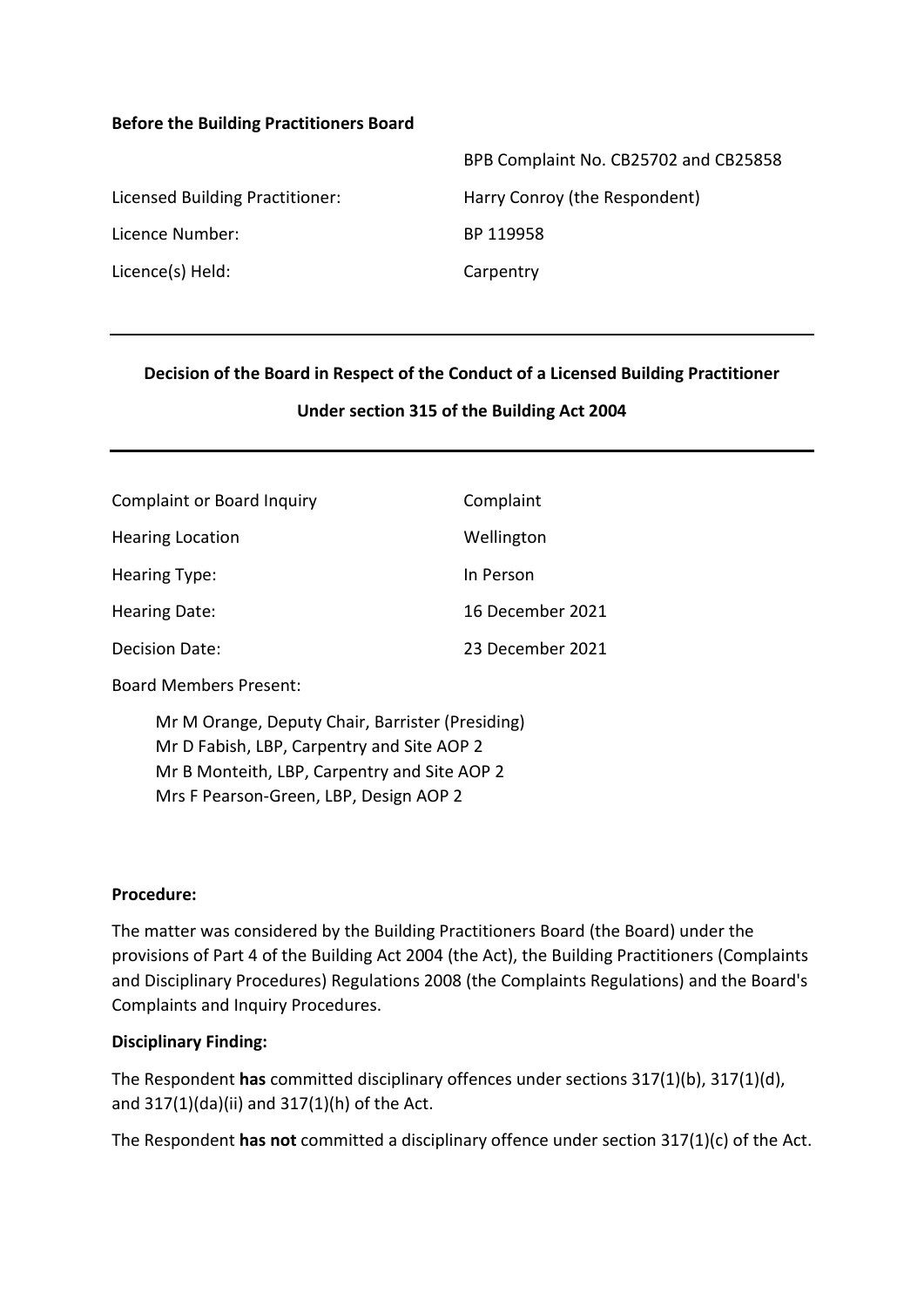## **Contents**

### <span id="page-1-0"></span>**Summary of the Board's Decision**

The Respondent carried out building work in a negligent manner and in a manner  $[1]$ contrary to a building consent. The Respondent also carried out building work that was outside of his competence (design work) and failed to provide a record of work on completion of restricted building work. He is fined \$3,500 and ordered to pay costs of \$3,500. The disciplinary action will be recorded on the public register for a period of three years. The Board will also undertake further publication. An article on The Wrap-up will be published summarising the matter.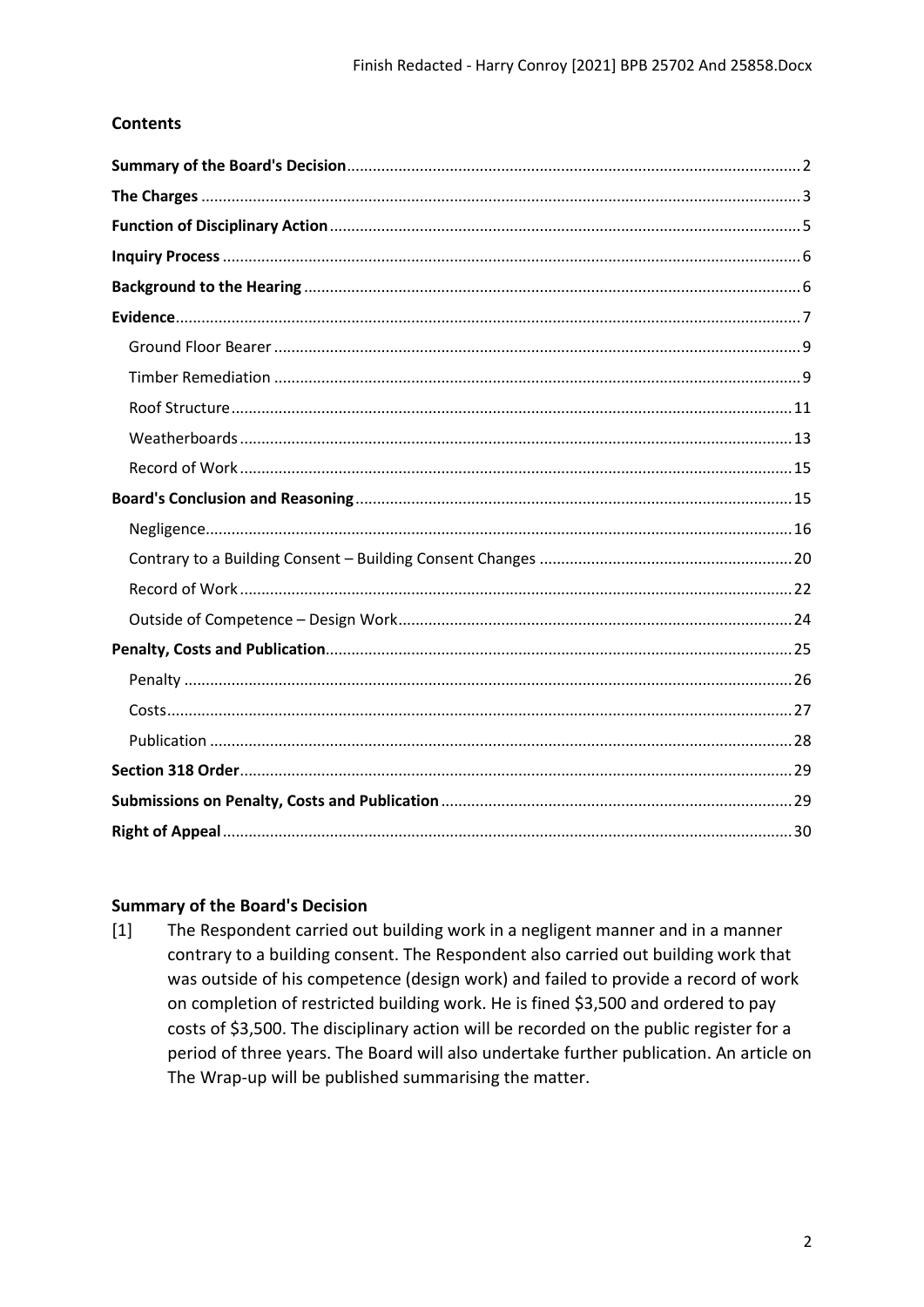## <span id="page-2-0"></span>**The Charges**

- [1] The hearing resulted from a complaint (CB25702) about the conduct of the Respondent and a Board resolution under regulation 10 of the Complaints Regulations<sup>[1](#page-2-1)</sup> to hold a hearing in relation to building work at [Omitted]. The complaint was made by the son of the owners. The alleged disciplinary offences the Board resolved to investigate, based on that complaint, were that the Respondent may have:
	- (a) carried out or supervised building work or building inspection work in a negligent or incompetent manner contrary to section 317(1)(b) of the Act; and
	- (b) carried out or supervised building work or building inspection work that does not comply with a building consent contrary to section 317(1)(d) of the Act, and
	- (c) failed, without good reason, in respect of a building consent that relates to restricted building work that he or she is to carry out (other than as an ownerbuilder) or supervise, or has carried out (other than as an owner-builder) or supervised, (as the case may be), to provide the persons specified in section 88(2) with a record of work, on completion of the restricted building work, in accordance with section 88(1) of the Act contrary to section 317(1)(da)(ii) of the Act.
- [2] The Board gave notice that, in further investigating the allegations under sections 317(1)(b) and 317(1)(d) of the Act, the Board would be inquiring into the following:
	- (a) the quality and compliance of connections between ground floor timber piles, bearers and/or timber joists (complaint document 2.1.8, page 22 of the Board's file and Engineer's Site Inspection Reports No.1 and No.2 – Complaint Documents 2.1.166 and 2.1.167, pages 180 to 181);
	- (b) the quality and compliance of support to an existing structural steel beam (complaint document 2.1.8, page 22 of the Board's file and Engineer's Site Inspection Report No 4 – Complaint Document 2.1.169, page 183 of the Board's file);
	- (c) whether external wall insulation was installed (complaint document 2.1.8, page 22 of the Board's file);
	- (d) the alignment of timber wall framing (complaint document 2.1.8, page 22 of the Board's file and Engineer's Site Inspection Report No. 10 – Complaint Document 2.1.175, page 189 of the Board's file);
	- (e) whether walls were plumb and true (complaint document 2.1.8, page 22 of the Board's file);

<span id="page-2-1"></span> $1$  The resolution was made following the Board's consideration of a report prepared by the Registrar in accordance with the Complaints Regulations.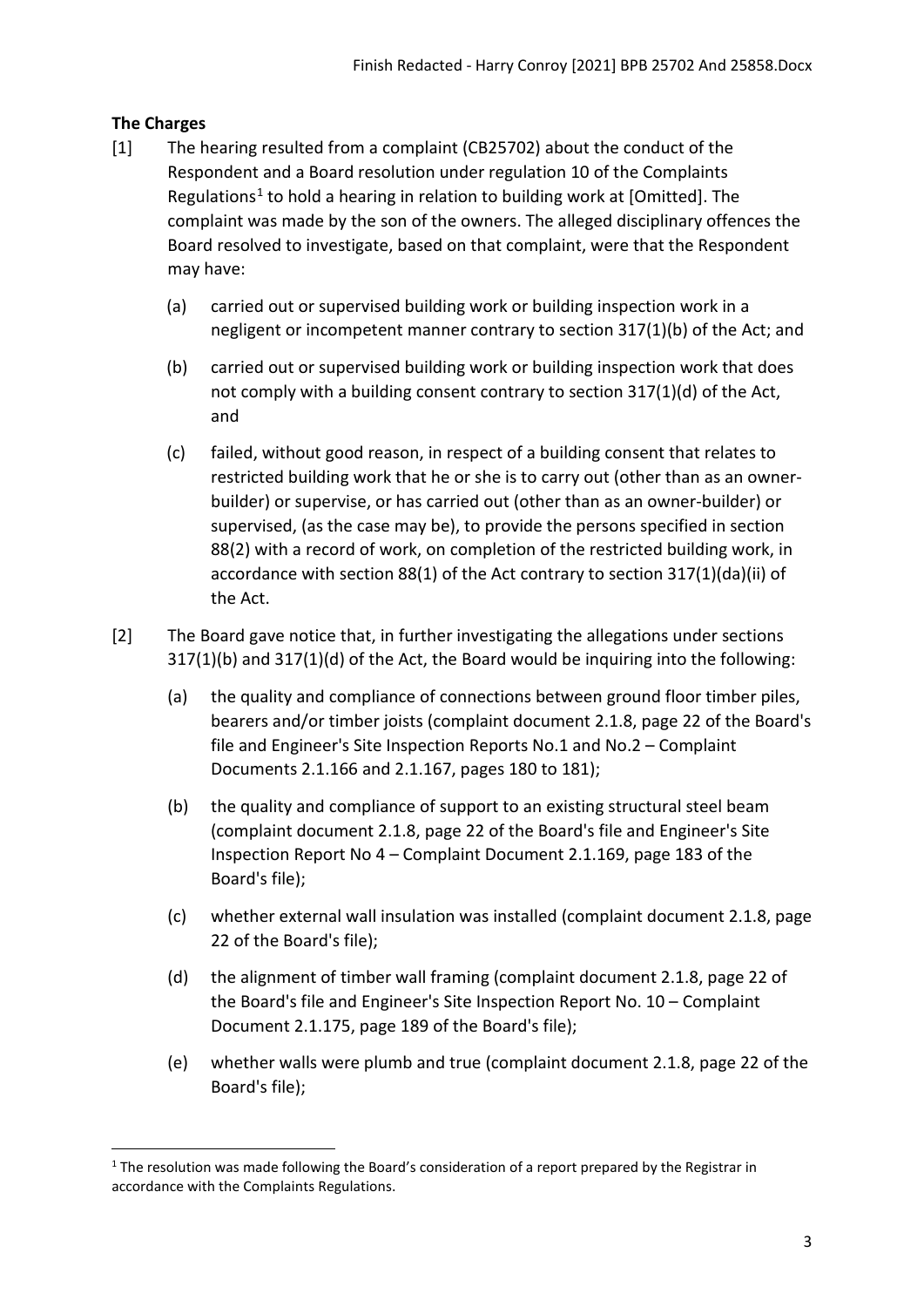- (f) the sizing of existing ceiling joists (complaint document 2.1.8, page 22 of the Board's file);
- (g) whether an existing ground floor bearer to the south wall of the lounge was replaced as required by the building surveyor (complaint document 2.1.8, page 22 of the Board's file);
- (h) the construction of the roof (complaint documents 2.1.15 and 2.1.178, pages 29 and 192 of the Board's file and Engineer's Site Inspection Report No. 6 – Complaint Document 2.1.171, page 185 of the Board's file) including roof pitch (complaint document 2.1.17, page 31 of the Board's file);
- (i) timber remediation issues as noted in the Dilapidation Survey dated 2 July 2020 (complaint document 2.1.50, page 64 of the Board's file);
- (j) a change from a concrete to a timber floor without a consent change (Engineer Site Inspection Report No. 2, Complaint Document 2.1.67, page 181 of the Board's file);
- (k) the compliance of the gap between deck and the front of the house and the house (Engineer Site Inspection Report No. 2, Complaint Document 2.1.67, page 181 of the Board's file);
- (l) the span of a beam and notching of the top plate (Engineer's Site Inspection Report No. 10 – Complaint Document 2.1.175, page 189 of the Board's file); and
- (m) whether minor variations or amendments were obtained for changes to the building consent prior to the building work being carried out.
- [3] Prior to the hearing, the Complainant laid a new complaint with the Board about the Respondent. With the Respondent's consent, the allegations made in the second complaint (CB25858) were dealt with as part of the hearing. The revised charges that the Board gave notice that it would consider at the hearing<sup>[2](#page-3-0)</sup> were that the Respondent may have:
	- (a) carried out or supervised building work or building inspection work in a negligent or incompetent manner contrary to section 317(1)(b) of the Act in that he may have:
		- (i) built the roof structure in a manner that did not comply with the building code,
		- (ii) constructed a wall cladding' cavity system in a manner that did not comply with the building code,

<span id="page-3-0"></span> $2$  A Revised Notice of Hearing was issued consolidating the matters to be considered at the hearing.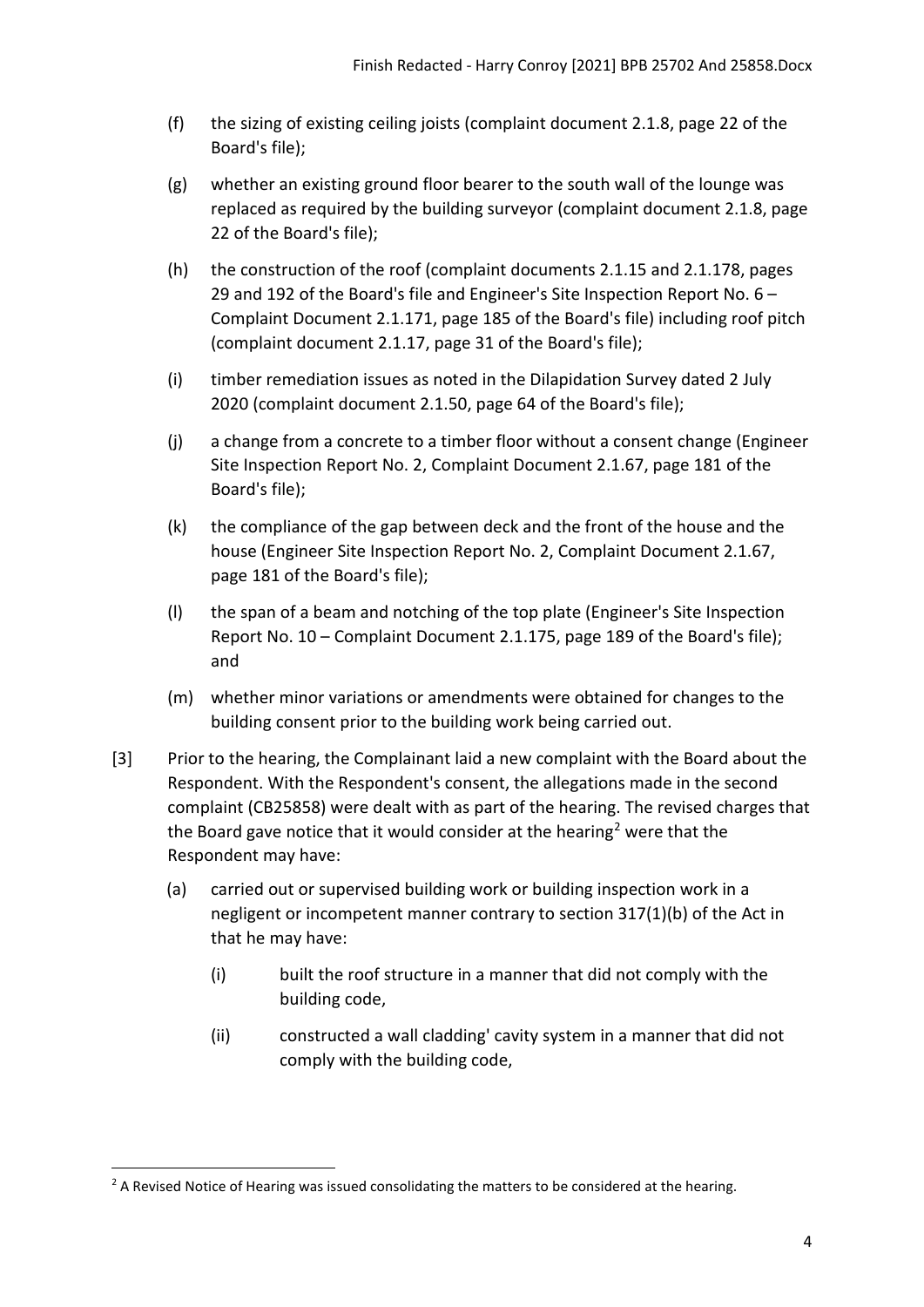- (iii) failed to follow acceptable practices in relation to the changes to the building consent in respect of changes to the construction methodology of the roof structure;
- (b) carried out (other than as an owner-builder) or supervised restricted building work or building inspection work of a type that he or she is not licensed to carry out or supervise contrary to section 317(1)(c) of the Act, IN THAT, he may have carried out design work that was restricted building work in relation to the structural design of the roof;
- (c) carried out or supervised building work or building inspection work that does not comply with a building consent contrary to section 317(1)(d) of the Act, IN THAT, he may have:
	- (i) constructed a wall cladding cavity system that did not comply with the building consent,
	- (ii) built the roof structure in a manner that did not comply with the building consent; and
- (d) breached section 314B(b) of the Act contrary to section 317(1)(h) of the Act, IN THAT, he may have carried out design work that was not competent as a licensed carpenter to carry out.
- [4] The Board received a consolidated file with the evidence collected in respect of both CB25702 and CB25858.

# <span id="page-4-0"></span>**Function of Disciplinary Action**

- [5] The common understanding of the purpose of professional discipline is to uphold the integrity of the profession. The focus is not punishment, but the protection of the public, the maintenance of public confidence and the enforcement of high standards of propriety and professional conduct. Those purposes were recently reiterated by the Supreme Court of the United Kingdom in *R v Institute of Chartered Accountants in England and Wales*[3](#page-4-1) and in New Zealand in *Dentice v Valuers Registration Board*[4](#page-4-2)*.*
- [6] Disciplinary action under the Act is not designed to redress issues or disputes between a complainant and a respondent. In *McLanahan and Tan v The New Zealand Registered Architects Board, [5](#page-4-3)* Collins J. noted that:

*"… the disciplinary process does not exist to appease those who are dissatisfied … . The disciplinary process … exists to ensure professional standards are maintained in order to protect clients, the profession and the broader community."* 

<span id="page-4-1"></span><sup>&</sup>lt;sup>3</sup> R v Institute of Chartered Accountants in England and Wales [2011] UKSC 1, 19 January 2011.

<span id="page-4-2"></span><sup>4</sup> [1992] 1 NZLR 720 at p 724

<span id="page-4-3"></span><sup>5</sup> [2016] HZHC 2276 at para 164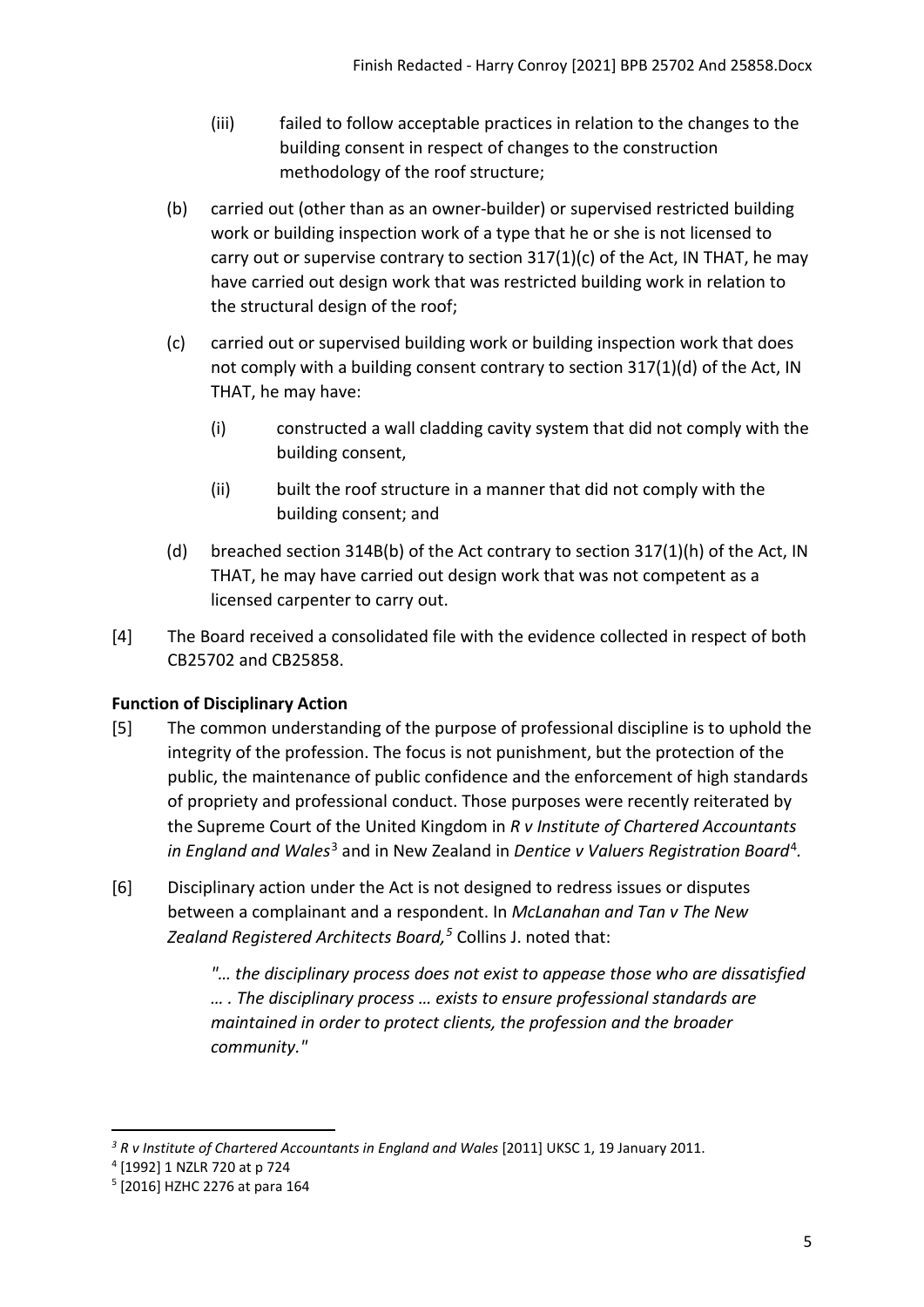[7] In a similar vein, the Board's investigation and hearing process is not designed to address every issue that is raised in a complaint or by a complainant. The disciplinary scheme under the Act and Complaint's Regulations focuses on serious conduct that warrants investigation and, if upheld, disciplinary action. Focusing on serious conduct is consistent with decisions made in the New Zealand courts in relation to the conduct of licensed persons<sup>[6](#page-5-2)</sup>:

> *… the statutory test is not met by mere professional incompetence or by deficiencies in the practice of the profession. Something more is required. It includes a deliberate departure from accepted standards or such serious negligence as, although not deliberate, to portray indifference and an abuse.*

- [8] Finally, the Board can only inquire into "the conduct of a licensed building practitioner" with respect to the grounds for discipline set out in section 317 of the Act. Those grounds do not include contractual breaches other than when the conduct reaches the high threshold for consideration under section 317(1)(i) of the Act, which deals with disrepute.
- [9] The above commentary on the limitations of the disciplinary process is important to note as, on the basis of it, the Board's inquiries, and this decision, focus on and deal with the serious conduct complained about.

## <span id="page-5-0"></span>**Inquiry Process**

- [10] The investigation and hearing procedure under the Act and Complaints Regulations is inquisitorial, not adversarial. There is no requirement for a complainant to prove the allegations. Rather the Board sets the charges, and it decides what evidence is required at a hearing to assist it in its investigations. In this respect, the Board reviews the available evidence when considering the Registrar's Report and determines the witnesses that it believes will assist at a hearing. The hearing itself is not a review of all of the available evidence. Rather it is an opportunity for the Board to seek clarification and explore certain aspects of the charges in greater depth.
- [11] Whilst a complainant may not be required to give evidence at a hearing, they are welcome to attend and, if a complainant does attend, the Board provides them with an opportunity to participate in the proceedings.

# <span id="page-5-1"></span>**Background to the Hearing**

- [12] At the commencement of the hearing, the Board clarified the allegations made and the matters to be further investigated at the hearing with the Complainant. As a result, items (a) to (f) and items (j) to (l) in paragraph [2] above were excluded. The remaining items to be investigated from the first Notice of Proceeding were:
	- (g) whether an existing ground floor bearer to the south wall of the lounge was replaced as required by the building surveyor (complaint document 2.1.8, page 22 of the Board's file);

<span id="page-5-2"></span><sup>6</sup> *Pillai v Messiter (No 2)* (1989) 16 NSWLR 197 (A) at 200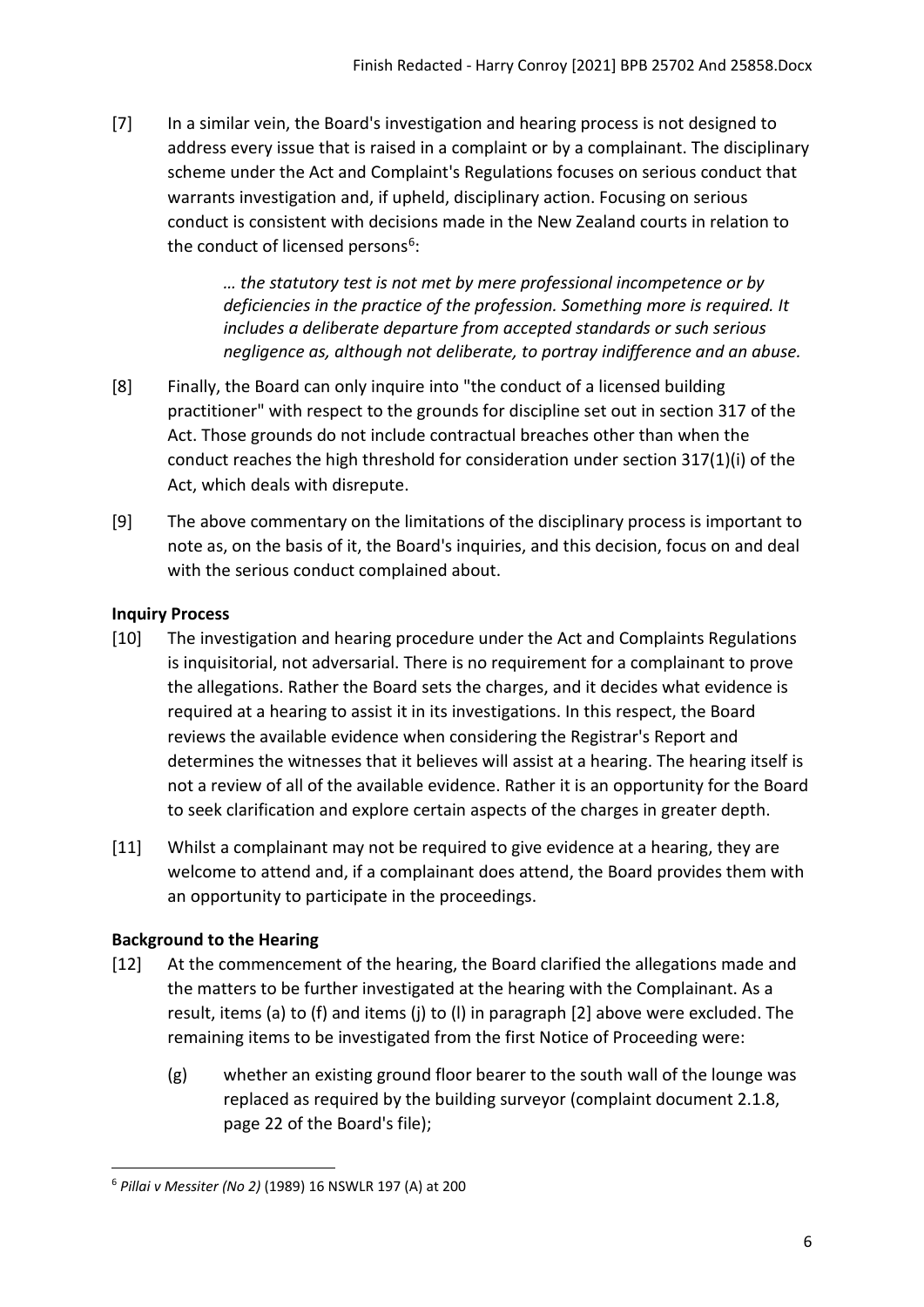- (h) the construction of the roof (complaint documents 2.1.15 and 2.1.178, pages 29 and 192 of the Board's file and Engineer's Site Inspection Report No. 6 – Complaint Document 2.1.171, page 185 of the Board's file) including roof pitch (complaint document 2.1.17, page 31 of the Board's file);
- (i) timber remediation issues as noted in the Dilapidation Survey dated 2 July 2020 (complaint document 2.1.50, page 64 of the Board's file); and
- (m) whether minor variations or amendments were obtained for changes to the building consent prior to the building work being carried out.
- [13] The remaining allegations and charges were considered unchanged from the Revised Notice of Proceeding.

# <span id="page-6-0"></span>**Evidence**

- [14] The Board must be satisfied on the balance of probabilities that the disciplinary offences alleged have been committed*[7](#page-6-1)*. Under section 322 of the Act, the Board has relaxed rules of evidence that allow it to receive evidence that may not be admissible in a court of law.
- [15] The procedure the Board uses is inquisitorial, not adversarial. The Board examines the documentary evidence available to it prior to the hearing. The hearing is an opportunity for the Board, as the inquirer and decision-maker, to call and question witnesses to further investigate aspects of the evidence and to take further evidence from key witnesses. The hearing is not a review of all of the available evidence.
- [16] In addition to the documentary evidence before the Board heard evidence at the hearing from:

| <b>Harry Conroy</b> | The Respondent                                 |
|---------------------|------------------------------------------------|
| [Omitted]           | The Complainant                                |
| [Omitted]           | Homeowner                                      |
| [Omitted]           | Engineer                                       |
| [Omitted]           | Licensed Building Practitioner, Design AoP 2   |
| [Omitted]           | <b>Building Surveyor</b>                       |
| [Omitted]           | Licensed Building Practitioner, Site AoP 2     |
| [Omitted]           | Porirua City Council, Building Consent Officer |
| [Omitted]           | Porirua City Council, Building Consent Officer |

[17] The building project related to the alteration and repair of an existing dwelling that was considered to have been subject to and at a risk of water ingress. The consented building work, in addition to alterations and additions to the existing structure,

<span id="page-6-1"></span><sup>7</sup> *Z v Dental Complaints Assessment Committee* [2009] 1 NZLR 1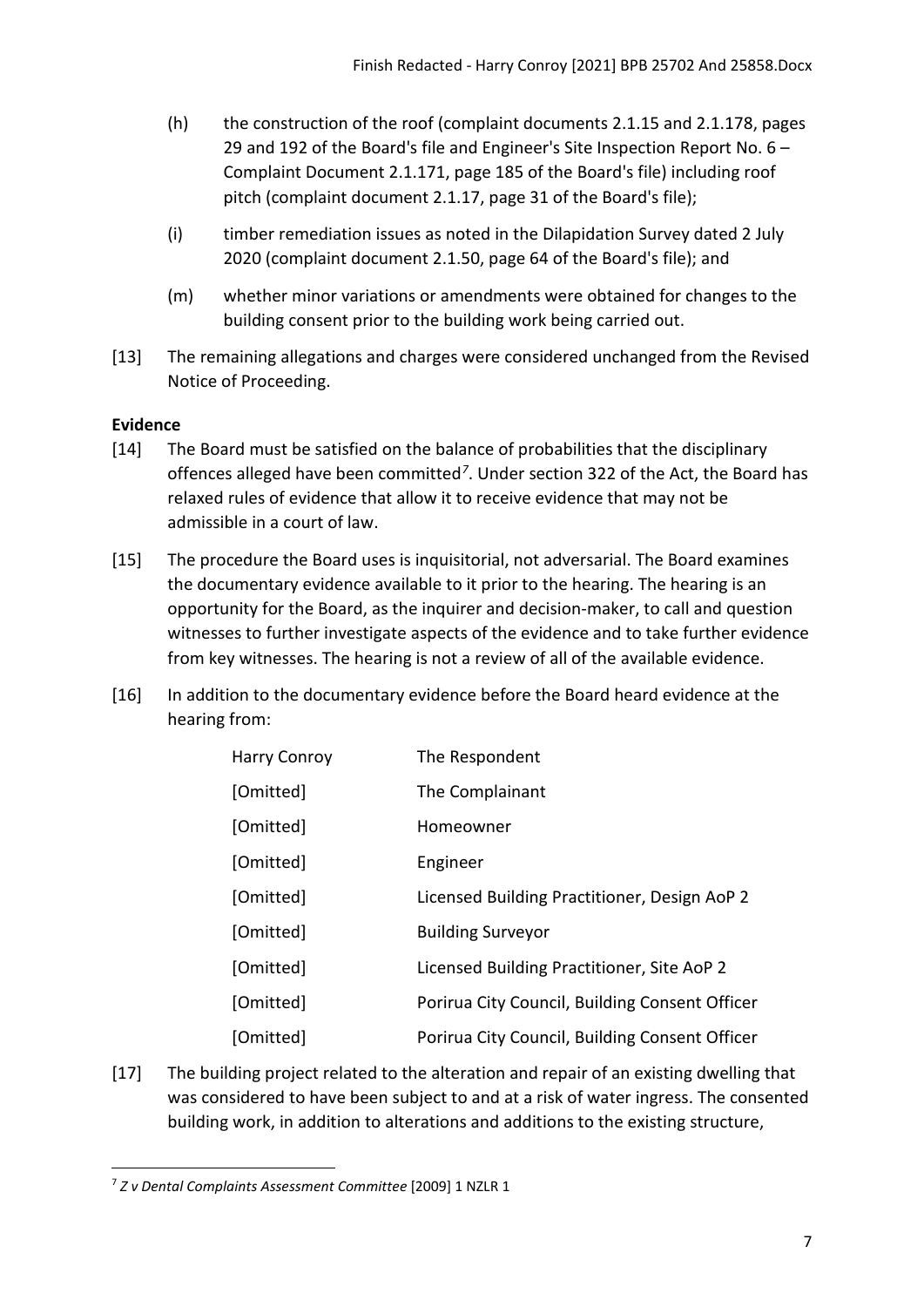included the construction of a new pitched roof with eaves in place of the existing very low pitch roof with parapets and internal butynol gutters, the installation of new cladding on a cavity system complete with new double glazed aluminium windows and the removal and/or treatment of decayed or at-risk framing timber (the remedial work). It was the remedial work that was complained about and, in particular, the manner in which the building work on the roof was carried out.

- [18] The Respondent put himself forward as an expert in weathertight homes remediation projects. He noted a number of previously completed projects, including some high-profile projects. The Respondent stated that he warned the homeowner that the scope of works would increase once the work got underway and that he had arranged a site meeting at the commencement of the project with the Building Consent Authority (BCA) to review items that would need to be addressed. The Respondent noted there were pre-existing issues with the building work carried out by the original builder and deviations from the original building consent. This, and the increased scope of building work, were matters that the Respondent tried to return to and use to defect questions about the manner in which he carried out or supervised building work under investigation during the hearing.
- [19] Before the project started, the Respondent introduced Mr [Omitted], the Architectural Designer who developed and submitted the building consent documents, to the homeowners. The Respondent engaged [Omitted] services, but he was paid by the homeowners. [Omitted] stated he received instructions from both the Respondent and the homeowner. [Omitted] had limited involvement during the building work post the issue of the building consent. He was not engaged to provide on-site construction observation or contact administration.
- [20] The design work required an engineer for aspects that needed specific engineering design. Mr [Omitted]of [Omitted] was engaged by, and paid by, the Respondent. He also provided construction monitoring services during the build as part of the building consent with his last formal observation being recorded in Site Inspection Report No. 12 dated 1 November 2019. The purpose of the visit was recorded as "view and establish the fixing requirements for the timber lintels beams and frames".
- [21] The Respondent had four persons on-site during the build in addition to himself. They were: three builders, one of whom was his son and one of whom was a latestage apprentice. The Respondent stated the staff had worked with him for some time and that he was always on site when restricted building work was carried out.
- [22] The Respondent generally submitted that the building work was not complete and that matters would have been attended to prior to completion and that he was not able to as a result of a commercial dispute. He also noted issues with COVID 19. COVID restrictions and lockdowns occurred after the building work complained about was completed.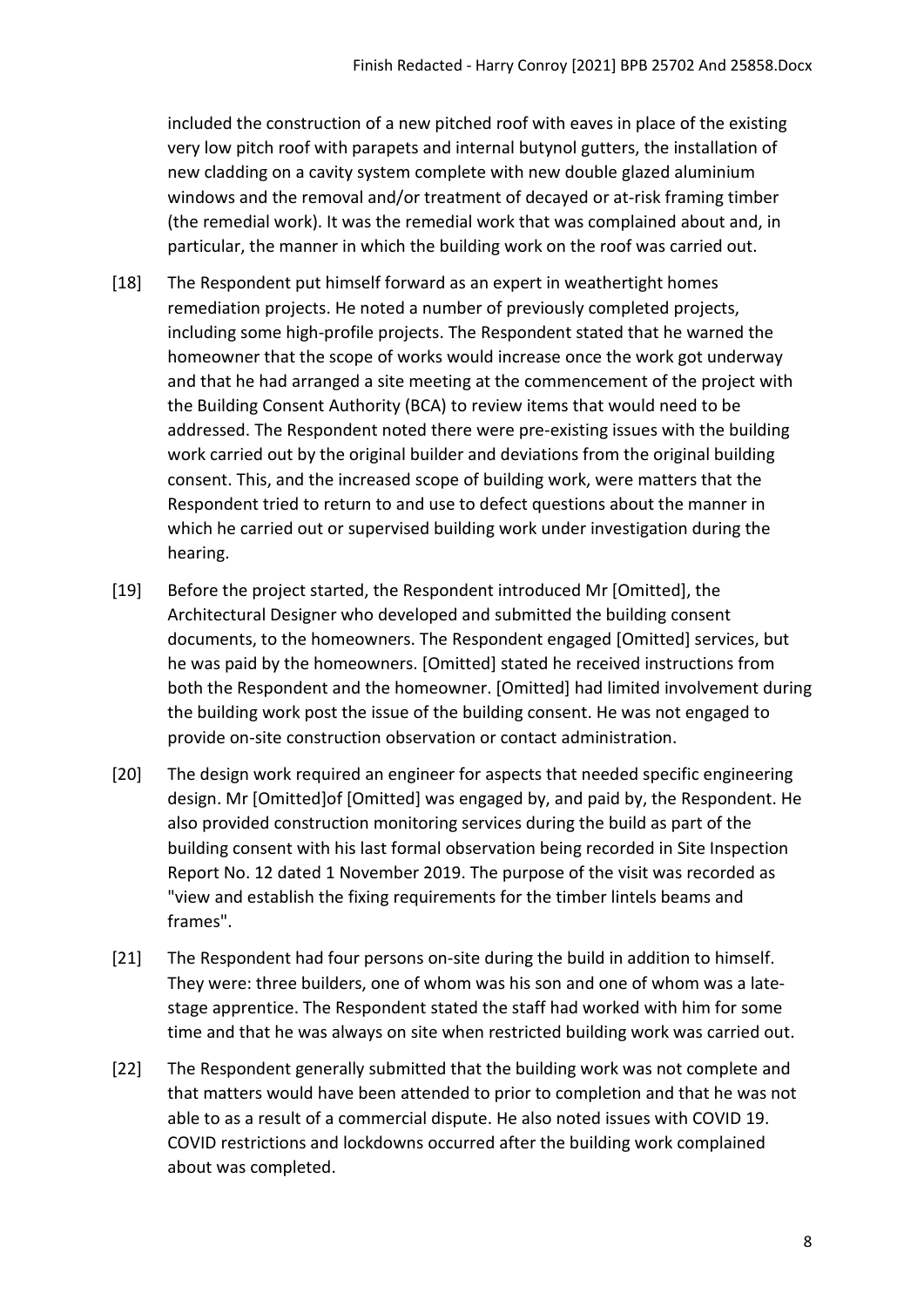### <span id="page-8-0"></span>Ground Floor Bearer

[23] The issue under investigation was whether an existing ground floor bearer (shown below in the following photographs) was replaced as required to address dilapidation issues. The building consent issued required that all decayed timber be replaced in accordance with a surveyors instructions or in accordance with MBIE guidelines.



- [24] The evidence was that new building work had been carried out on top of the existing beam. The question was, from a sequencing perspective, why the new budling work was carried out on top of it, rather than it being replaced before new framing was installed on top of it.
- [25] The Respondent stated that the patio seen in the photograph above was built against the beam and that the patio and scaffolding had to be removed prior to the beam being replaced. He also noted that issues with regard to water flowing underneath the house and other pre-existing issues that needed to be addressed.
- [26] When asked how he would have removed the beam and reinstated a new one, he stated he would have used temporary props to take the load and allow the removal.
- [27] The Complainant noted that the builder who took over from the Respondent was able to remove and replace the beam without removing the patio, and he questioned why the usual methodology of building from the ground up was not followed.

### <span id="page-8-1"></span>Timber Remediation

[28] The repairs and alterations were, in part, designed to deal with water-tightness issues. The building consent issued required that all decayed timber be replaced in accordance with a surveyor's instructions or in accordance with MBIE guidelines. Building work started in March 2018.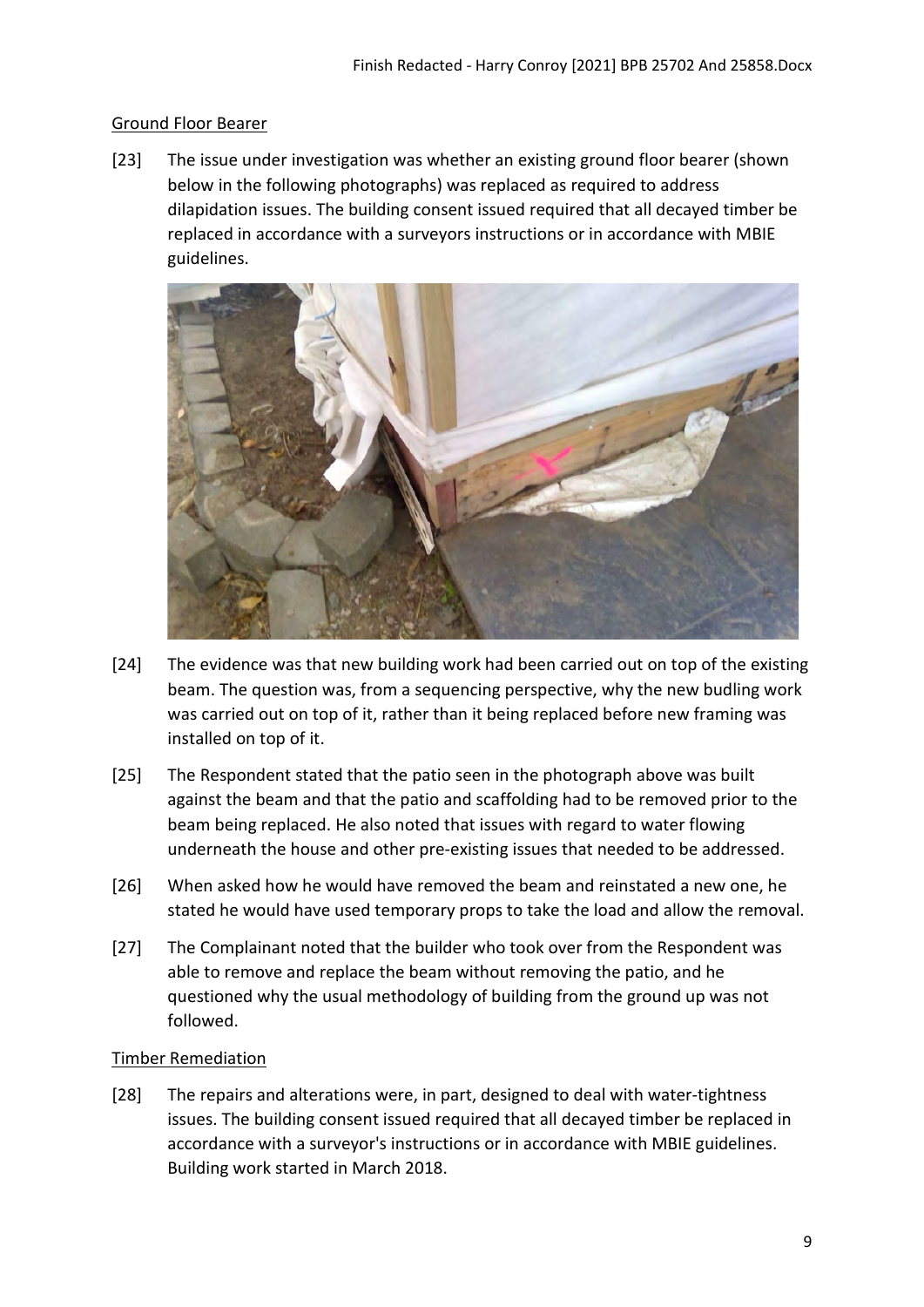[29] The engineer's Site Inspection Reports noted timber decay. Report No. 7 of 18 January 2019 noted:

*The External framing is now exposed.* 

*Quite a lot of the framing is showing signs of decay.* 

*Water has track along the members from the leaking gutters and the cladding.* 

*Harry Conroy to get some advice on whether this is a serious problem.* 

[30] The next A Site Inspection Report (No.9 of 15 February 2019) noted:

*Met with Harry Conroy,* [Omitted]*,* [Omitted] *the owner,* [Omitted] *and others on site*

*Purpose of the visit was to view and discuss the decayed timber framing for the house.*

*Harry had arranged for* [Omitted] *of* [Omitted]*, A Building surveyor, to attend the meeting and advise when he could do to identify parts of the timber framing that needed to be either removed or attended to due to timber decay.* 

[Omitted] *explained the process that he would follow if he was commissioned to carry out the surveyor.* 

*After the meeting Harry Conroy and met with the owner to discuss the way forward.* 

*Carried out a walk around the timber framing to illustrate what is likely to result from a more detailed inspection.* 

- [31] Mr [Omitted], a building surveyor, was engaged by the homeowner on or about 6 June 2019 to carry out a dilapidation survey. Mr [Omitted] provided photographs taken by him at his site visits. A "Condition /To Do/ Action Schedule" report was produced by him on 2 July 2020. The report noted a significant number of issues relating to the compliance of the building work completed. It did not note any timber condition issues.
- [32] Site Inspection Report No. 10 of 18 September 2019 noted:

*The* [Omitted]*, Building Surveyor. Had carried out an inspection of the timber framing for the house and marked up all areas which either needed to be replaced or the timber treated.* 

[Omitted] *in consultation with the owner had decided that the most satisfactory way forward was to replace the timber tat had shown signs of delay.* 

*The replacement of timber is progressing*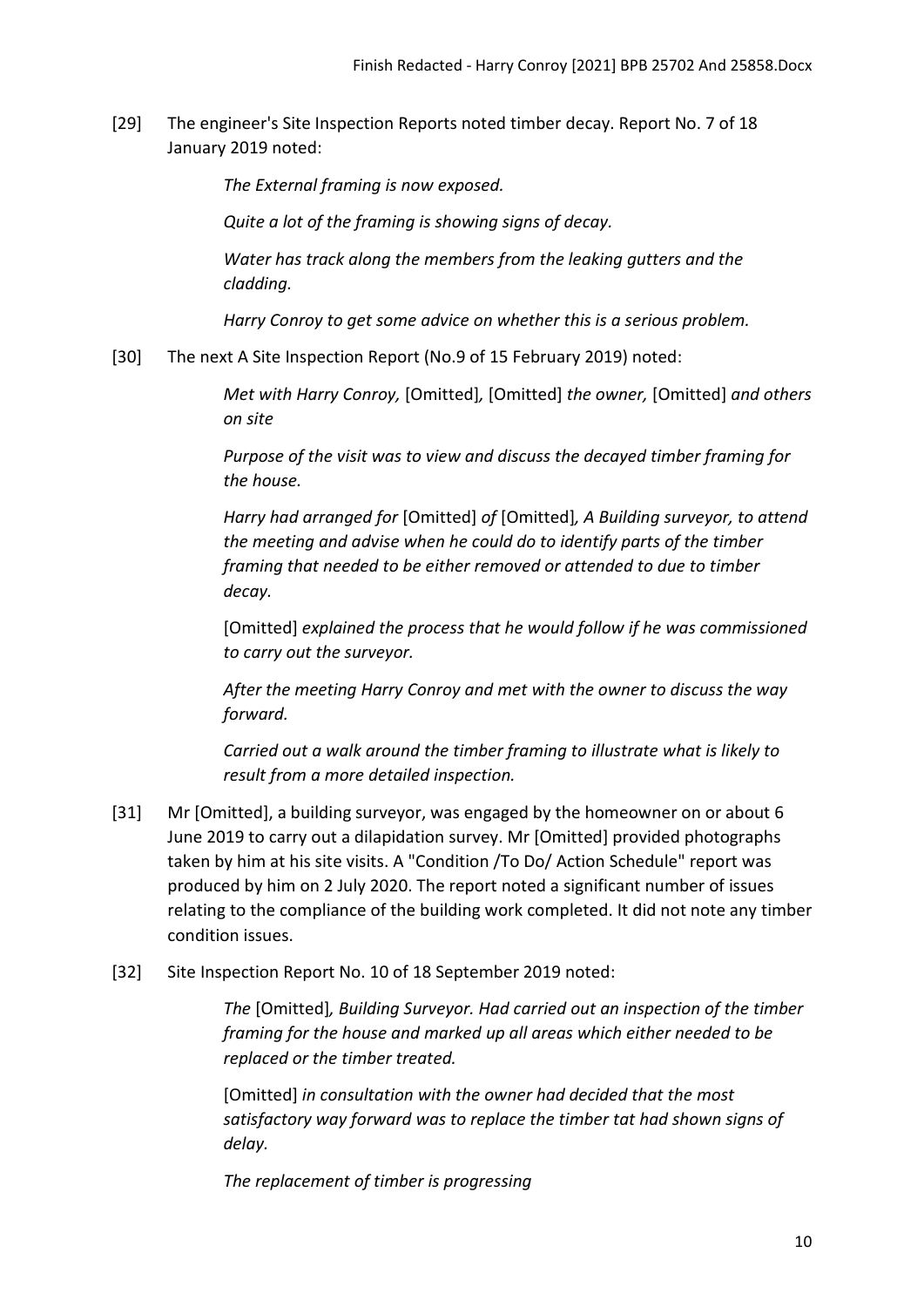#### *The timber framing in the living room area has been replaced.*

[33] Mr [Omitted] estimated he had completed five site visits but that he had not signed the work off. The photographs taken during his earliest visits show well-advanced building work. He noted that on his first visit, he asked for the cladding to be removed so that he could assess the underlying timber and that this was done by the second team of contractors appointed by the homeowner. The Respondent stated that the cladding was not removed as the homeowners were living in the dwelling. The Complainant noted that the area in question was not a living area.

#### <span id="page-10-0"></span>Roof Structure

- [34] The original roof was a low pitch roof with internal butynol gutters and parapets that was assessed as being a water-tightness risk. The consented design utilised proprietary trusses to create a 10 degree roof pitch to the Level 2 roof and 5 degree pitch to the Level 1 roof. Instructions provided from Engineer in site inspection reports and additional details and emails. When bedroom 4 was deleted the existing level 1 structure over the garage was strengthened along with the structure over the living room. The Respondent decided to move away from level 2 trusses because the outer walls were not plumb or square which, he stated, would have meant that individually measured trusses would have had to been fabricated or significant onsite adjustment of the trusses would have had to be undertaken. The Respondent maintained that the truss manufacturer would not supply trusses. The Complainant produced an email from the truss manufacturer which noted that trusses could have to be supplied, but that a site measure would have been required.
- [35] The Respondent decided that on-site construction of a reinforced roof structure would be a better solution. The Respondent stated that prior to construction of the roof structure starting, he called Mr [Omitted], the engineer, to site to discuss a solution. The Respondent also stated that he informed the designer, Mr [Omitted] of the proposed change. The change meant that the level 2 roof was not re-pitched.
- [36] The Respondent, in his written response to the first complaint, stated:

*There was always agreement by the Architect, the owner and HMV to undertake the in situ work on the roof. As explained the state of the existing house and areas being uncovered dictated that approach. What the*  [Omitted] *fail to mention, is that meetings were held, prior to the remedial work commencing.*

*I phoned the architect after having made contact with the truss fabricators who informed me that because of the undulations, frames being out of plumb and out of square on both ground floor and upper floor, they could not provide trusses with so many varying dimensions.* 

*The conversation with the architect continued in the following days as to how and if, we could rebuild the in situ roof. We must state that the roof remediation was undertaken before the decision was made to replace all*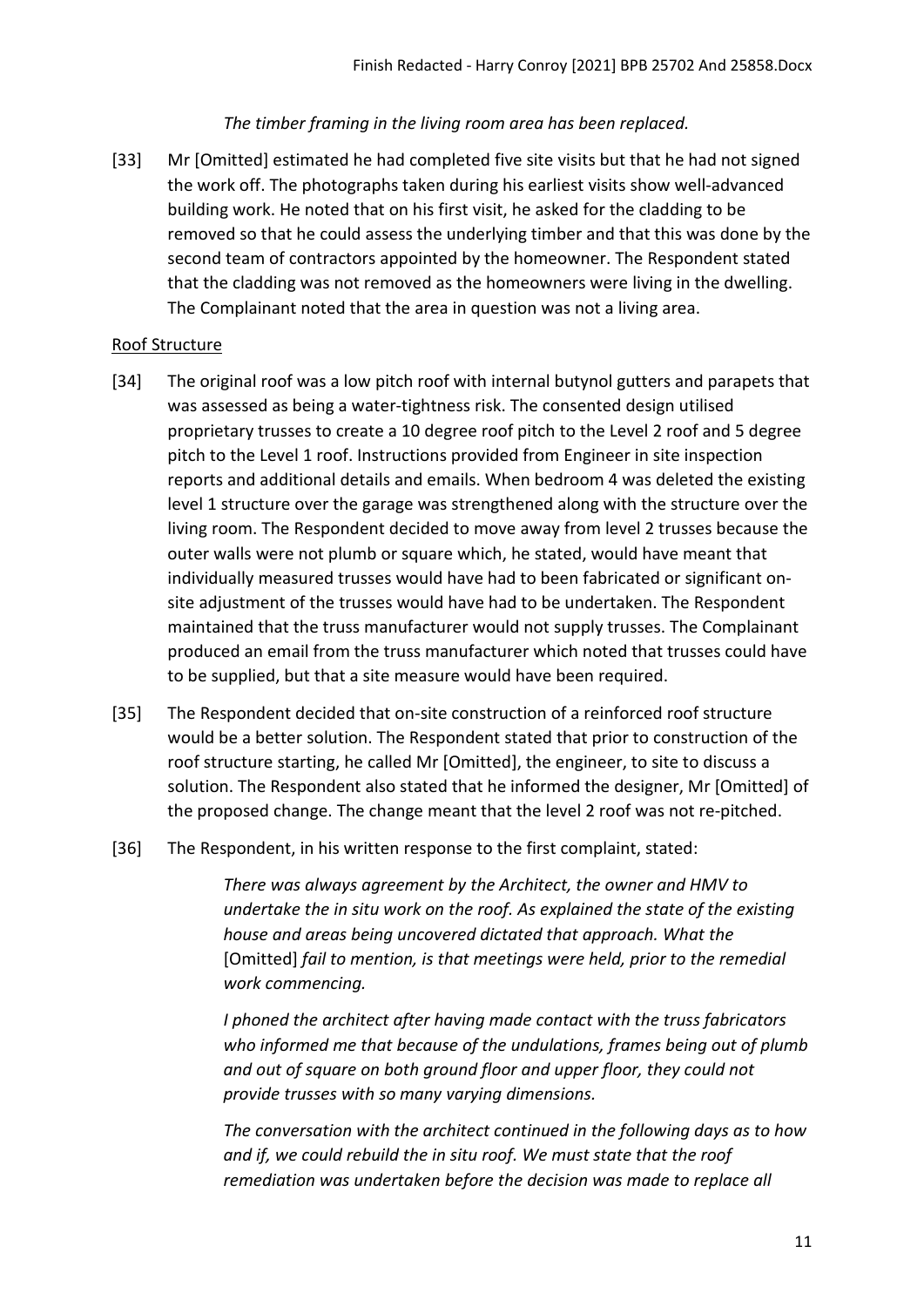*framing timbers below. The decision to replace the majority of the timber framing was made after the first visit by the building surveyor and his assistant.* 

- [37] Site Inspection Reports Numbers 6, 7, 10, 11 and 12 made reference to roof framing over the garage and the extended areas. There were no obvious references to the consented approach of trusses being changed to reinforcement of the existing level 2 roof structure within them.
- [38] The Board sought written site instructions from either the designer or the engineer in relation to the change to the consented level 2 roof structure. The Respondent stated he did have written instructions and was given an opportunity to produce them but did not. The engineer had vague recollections of discussions and thought he may have provided a sketch. The Complainant stated that he was not aware of any sketches being provided. The engineer was not sure if he had attended the site other than prior to work on the roof starting and could not recall if he had issued any site instructions. This contrasted with the engineer's earlier engagement, where 12 detailed site instructions were issued.
- [39] The upper level 2 roof structure as constructed by the Respondent was noted as having compliance issues by the new contractors that were appointed. A new engineer issued instructions for additional structural elements to be added to what the Respondent had constructed (installation of double joists to support the structure). The Respondent's position was that the work was not finished when he left the site. This was at variance with correspondence from the Respondent dated 23 July 2020, in which he stated:

*As the new roof structure is almost complete, amended drawings, both architectural and engineering, can then be submitted to the Council for approval prior to code compliance final inspection.* 

- [40] Photographs provided by various witnesses of the state of the building work when the Respondent's involvement came to an end showed that the roof structure was substantially complete. This included photographs taken on 29 November 2019 by Mr [Omitted], which showed a substantially complete roof structure.
- [41] Evidence was also received that the Respondent constructed roof jack frames at 900 centres to create the falls on-site and that the second engineer had to issue instructions for them to be strengthened and prevent uplift and details on how to provide a load support path for the jack truss.
- [42] The Respondent was not able to answer questions on how he arrived at the design solution that he used to construct the roof. He was not able to advise how he dealt with changed load paths down through the levels to the foundations or what additional bracing would have been required or was installed to accommodate for the change to the construction methodology.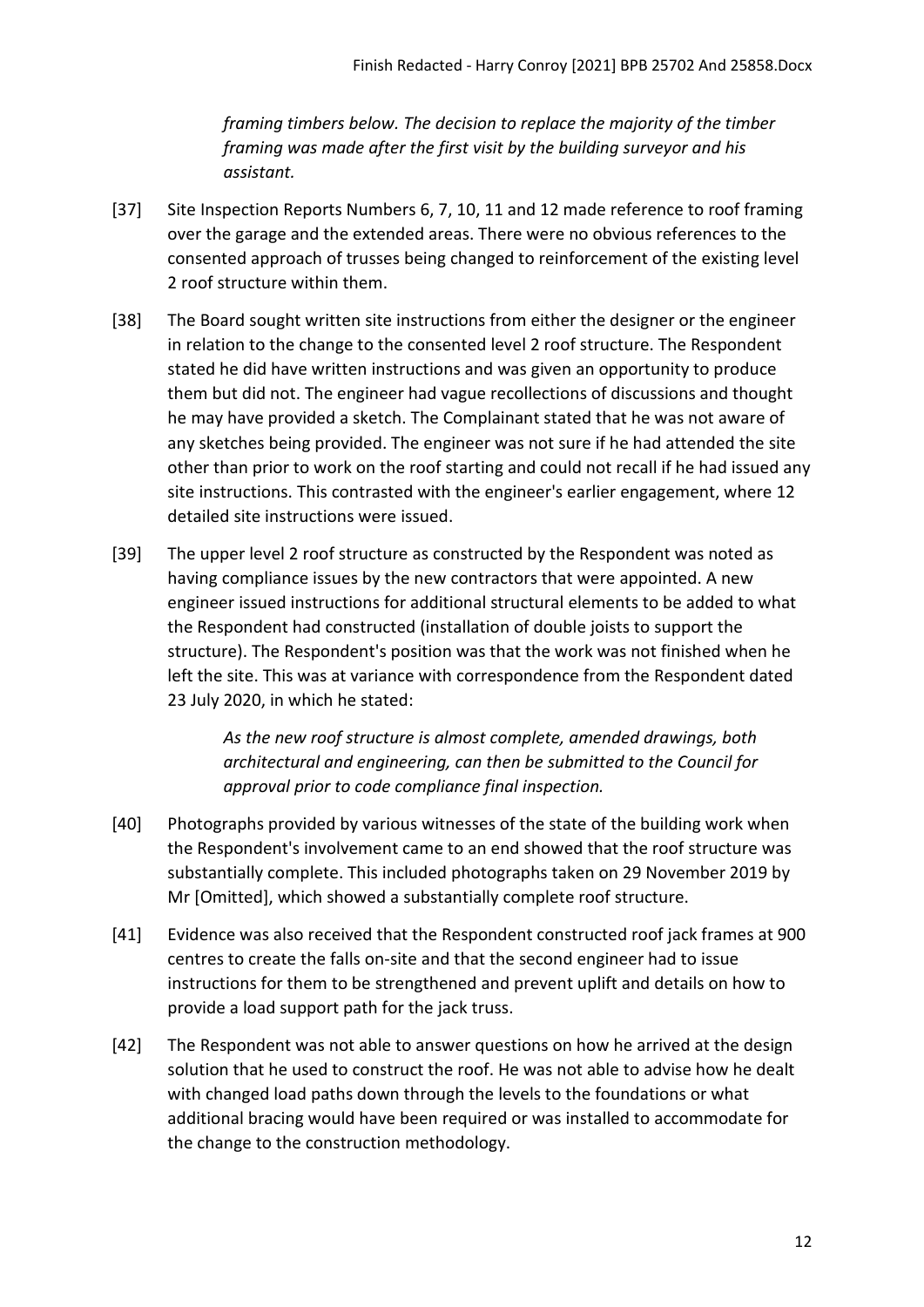[43] The Respondent accepted that the changes required specific engineering design and that a formal amendment to the building consent was required. The Council Inspectors present confirmed that an amendment was required. The Respondent accepted that an amendment had not been issued when he undertook the work. Both he and the designer took the approach of dealing with changes after the work had been completed and as part of a single change package. An email from Mr [Omitted] dated 26 February 2019 stated as much when he noted:

> *We will also have to look at the roof as most of it will not be trusses any longer.*

*We'll try and keep any future amendments all in one package so that any council fees don't get paid at multiple times.* 

*Our concern is that we need to be ahead of the inspectors so when they turn up on site they don't get surprised by any amended configurations and potentially hold things up. Also Harry needs to have updated drawings so he knows what to build.* 

[44] The Board was also provided with an email dated 3 December 2021 by the Complainant. It was from a truss manufacturer. It stated:

> *As per our phone conversation, if we were supplying trusses a site measure would be required for an out of plumb wall situation. Each truss would need their own specific heel height to maintain a consistent pitch angle and have the apexes line up.*

[45] Mr [Omitted] gave evidence that he had not provided any designs, drawings or instructions with respect to the changed roof structure. As noted, no evidence was provided of any engineering designs or instructions.

### <span id="page-12-0"></span>Weatherboards

- [46] A change was made to the manner in which weatherboards were completed at internal and external corners. The consented drawings provided for mitre corners to external corners and back flashings to internal corners. The Respondent also provisioned for box corners. The Respondent, after the completion of the hearing, provided an updated detail issued by the designer Mr [Omitted] for the inclusion of boxed corners. At the time the Respondent left site the box corners had not been installed. However, the majority of completed external corners had been fitted with corner soakers at this time.
- [47] The Respondent stated that, in order to provide for the fixing of box corners, multiple cavity battens were installed at corners. Photographs of the building work that had been completed by the Respondent showed multiple cavity battens that did not allow for water escape paths: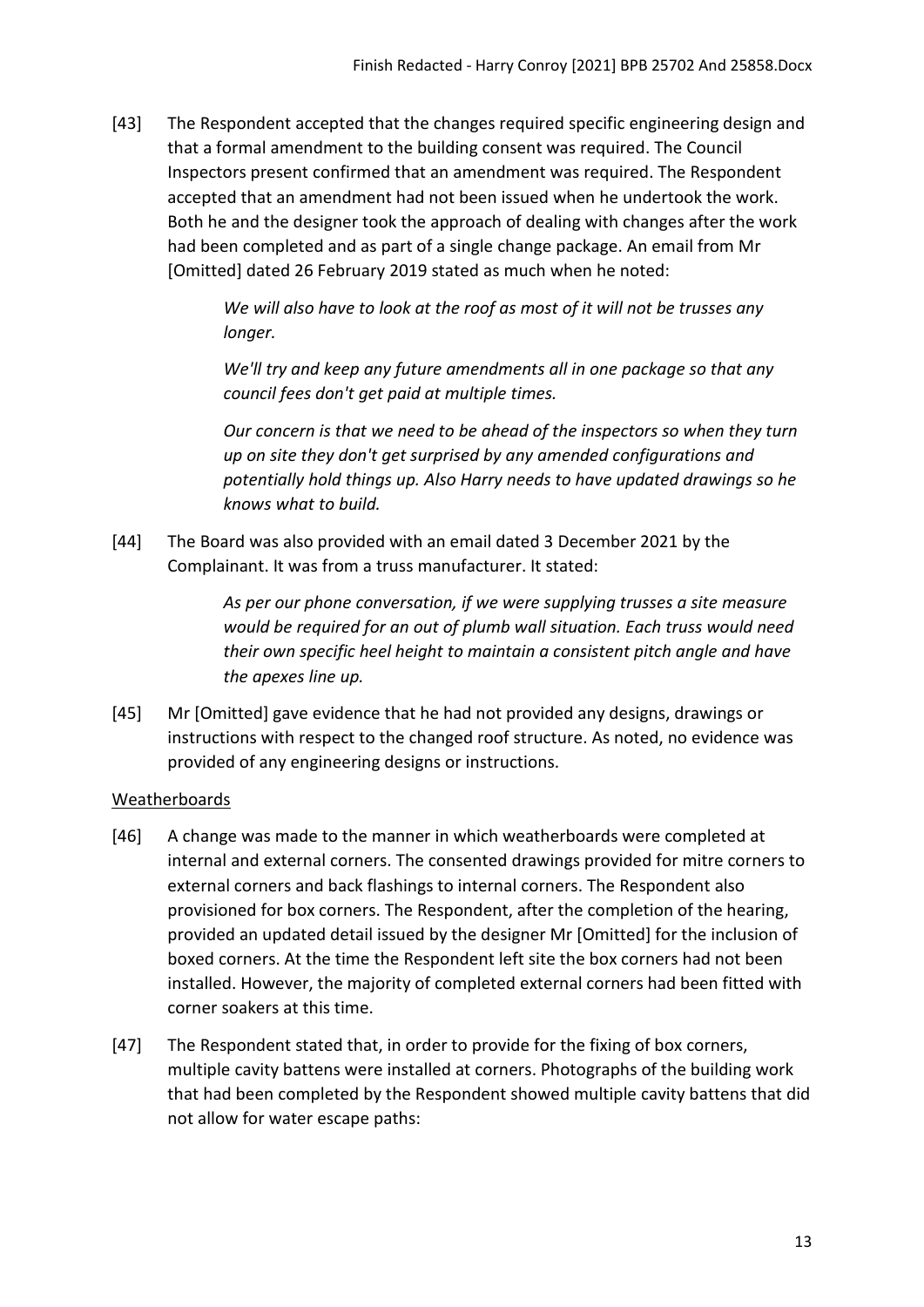

- [48] The above photograph showed building wrap from walls running under a purlin. The Respondent was asked how he would complete the roofing cladding. He stated he would lift the purlin and the paper prior to roofing being undertaken.
- [49] The Respondent also used a different flashing methodology at internal corners, which he stated was necessitated by the type of weatherboard supplied and used and because the consent details would not have worked. He stated he built a mockup for the BCA to review based on detail provided by the manufacturer prior to carrying out the work. He provided a photograph of the mock-up. He stated he had specifications from the weatherboard supplier but they were not provided.
- [50] Photographs of cladding provided prior to the hearing appeared to show that WANZ bars and flashings for windows had not been installed. Photographs provided after the hearing showed that they had been installed.
- [51] The consented detail for cladding to window openings was not followed. The cladding was installed flush with the openings, whereas the consented design required a 20mm incursion into the window frame. Mr [Omitted] expressed an opinion that this was not an acceptable solution.
- [52] Incorrect fixings were used on weatherboards. The consent required stainless steel, whereas evidence received was that galvanised nails had, in some instances, been used. The Respondent could not explain this and stated that he would have addressed the issue if he had seen it.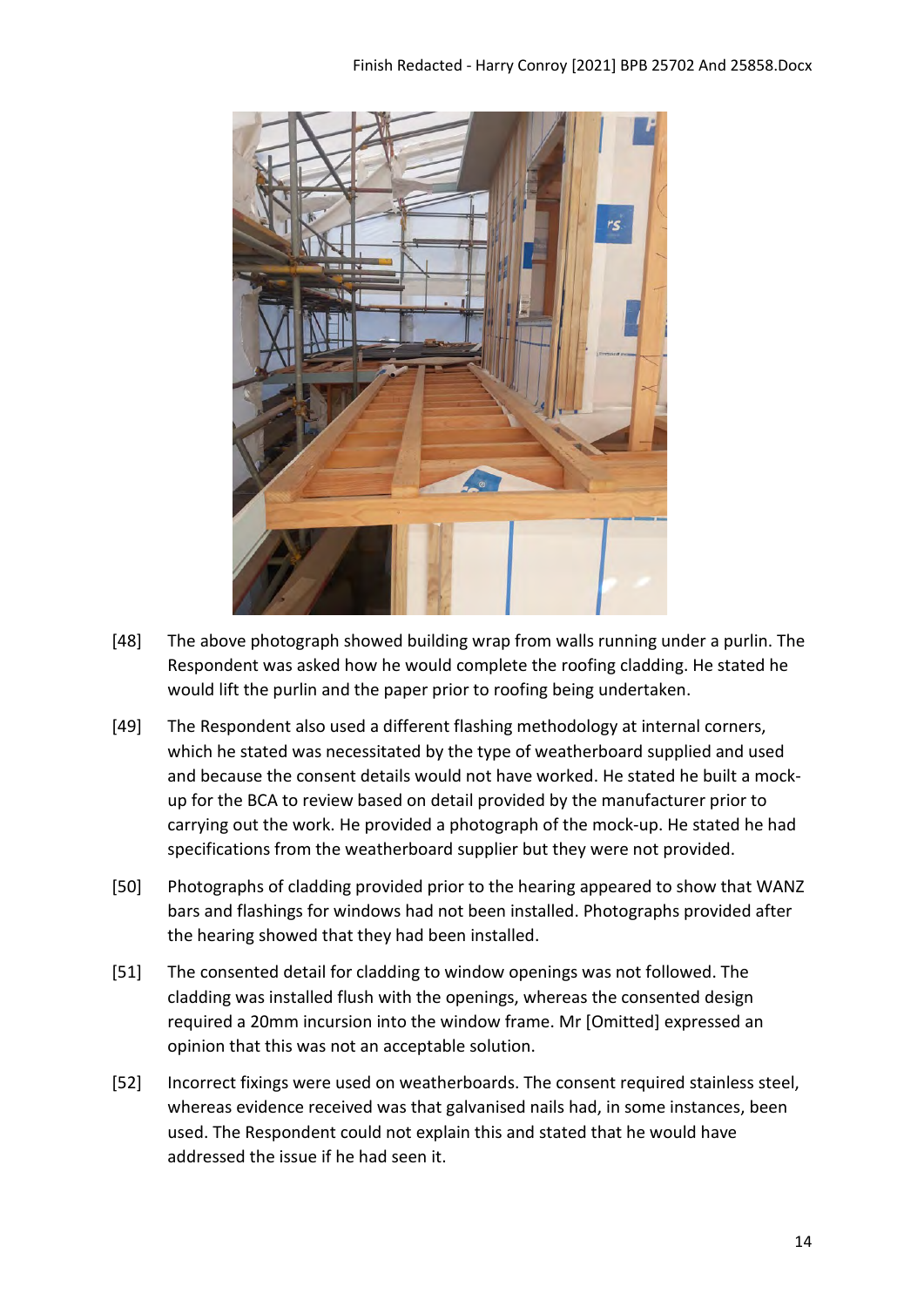### <span id="page-14-0"></span>Record of Work

- [53] The building work included restricted building work for which a record of work must be provided on completion. The Respondent started on the project on or about 18 March 2018. The Respondent's involvement in the building work came to an end on or about 29 September 2020, after which date other contractors continued on and completed the building work.
- [54] In his initial response to the first complaint, the Respondent stated:

*As stated in previous correspondence to the* [Omitted] *and their lawyer, any disagreement with the contract had to be through mediation when the dispute first began. There was a reluctance by the* [Omitted] *to participate.*

*We state that an offer of mediation was suggested by the* [Omitted] *approximately 7 months later on the 13th of September and two weeks before their illegal cancellation of the contract. refer our letter dated 14 October 2020.*

*We revoked their cancellation of the contract, as the reasons they used were contrived. refer our letter dated 14 October 2020*

*We reiterate that there was no clause in the contract for cancellation or even termination.*

*We do not believe we need to supply a record of work as our endeavour to complete the project continued to be undermined.*

- [55] A letter from [Omitted]s to owners dated 23 July 2020, refuted the suspension of the building work by the owners.
- [56] The Respondent had not, at the time the hearing occurred, provided a record of work for the Restricted Building work he carried out or supervised between 18 March 2018 and 29 September 2020.
- [57] The Respondent submitted, at the hearing, that, as he was not able to complete the building work, he could not provide a record of work. The Respondent considered that he could have returned to carry out further restricted building work.

### <span id="page-14-1"></span>**Board's Conclusion and Reasoning**

- [58] The Board has decided that the Respondent **has**:
	- (a) carried out or supervised building work or building inspection work in a negligent manner (s 317(1)(b) of the Act); and
	- (b) carried out or supervised building work or building inspection work that does not comply with a building consent (s 317(1)(d) of the Act);
	- (c) failed, without good reason, in respect of a building consent that relates to restricted building work that he or she is to carry out (other than as an ownerbuilder) or supervise, or has carried out (other than as an owner-builder) or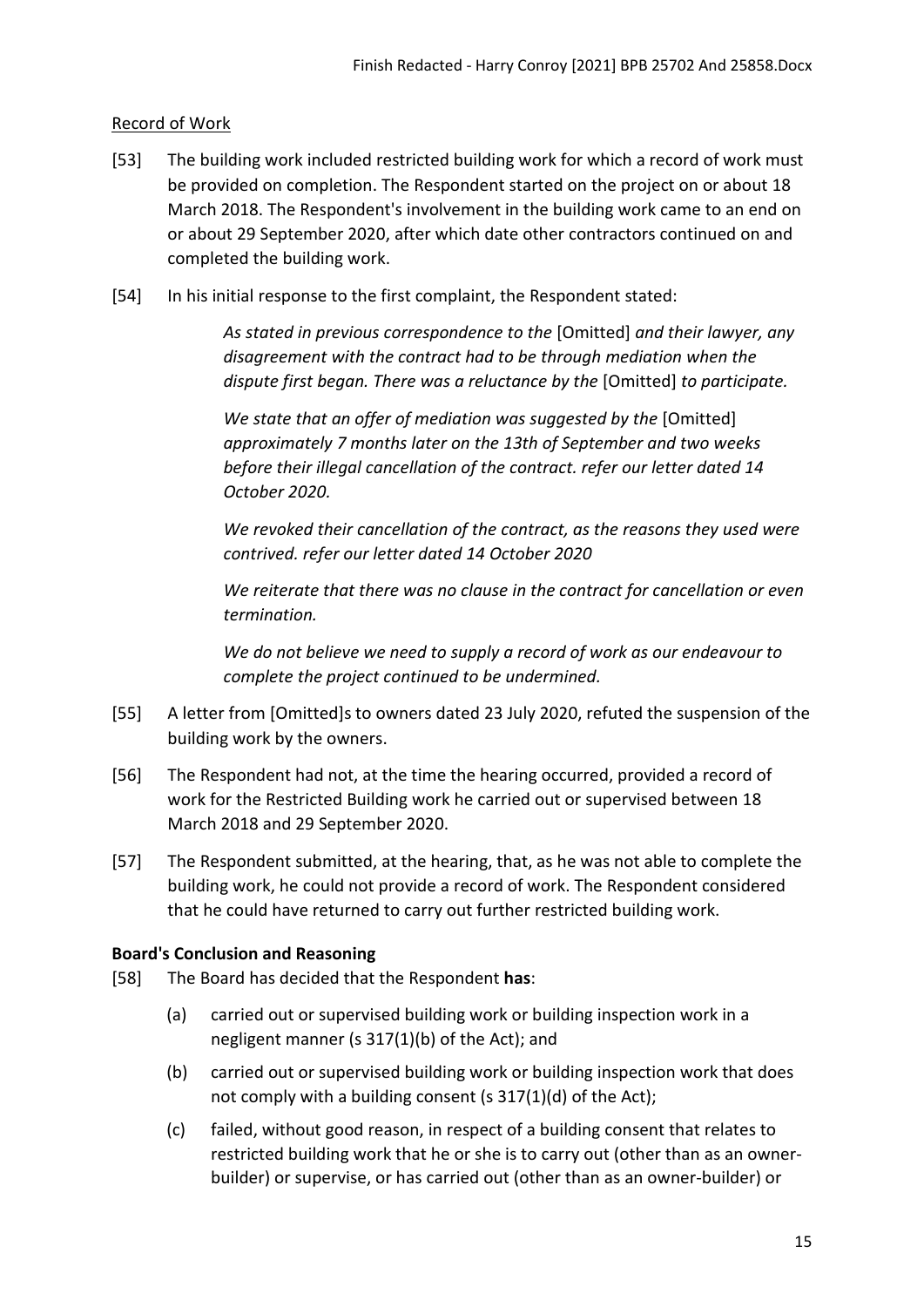supervised, (as the case may be), to provide the persons specified in section 88(2) with a record of work, on completion of the restricted building work, in accordance with section 88(1) (s 317(1)(da)(ii) of the Act); and

(d) breached section 314B(b) of the Act (s 317(1)(h) of the Act)

and **should** be disciplined.

- [59] The Board's findings under section 317(1)(b), 317(1)(d) and 317(1)(h) related to the manner in which the roof structure was built. The Board decided, as regards the other allegations, they were either not proven or were not serious enough to warrant a disciplinary finding.
- [60] The Board has also decided that the Respondent **has not** carried out (other than as an owner-builder) or supervised restricted building work or building inspection work of a type that he or she is not licensed to carry out or supervise (s 317(c) of the Act).
- [61] The reasons for the Board's decisions follow.

## <span id="page-15-0"></span>**Negligence**

- [62] The Board made a finding of negligence, not incompetence. The negligent conduct was the failure to seek and obtain engineering designs for the reinforcement of the existing roof structure prior to him carrying out the associated building work.
- [63] With regard to the remaining allegations, the Board decided:

# *Ground Floor Bearer*

- [64] The Board decided that whilst it may have been more logical, from a building sequence perspective, to replace the ground floor bearer prior to framing being constructed above it, the plate was able to be removed and replaced without the need for deconstruction. As such, the Board decided that the allegation was not serious enough.
- [65] With regard to seriousness, in *Collie v Nursing Council of New Zealand, [8](#page-15-1)* the Court noted, as regards the threshold for disciplinary matters, that:

*[21] Negligence or malpractice may or may not be sufficient to constitute professional misconduct and the guide must be standards applicable by competent, ethical and responsible practitioners and there must be behaviour which falls seriously short of that which is to be considered acceptable and not mere inadvertent error, oversight or for that matter carelessness.*

[66] It is on this basis that the Board made its finding that the conduct did not warrant disciplinary action.

### *Timber Remediation*

<span id="page-15-1"></span><sup>8</sup> [2001] NZAR 74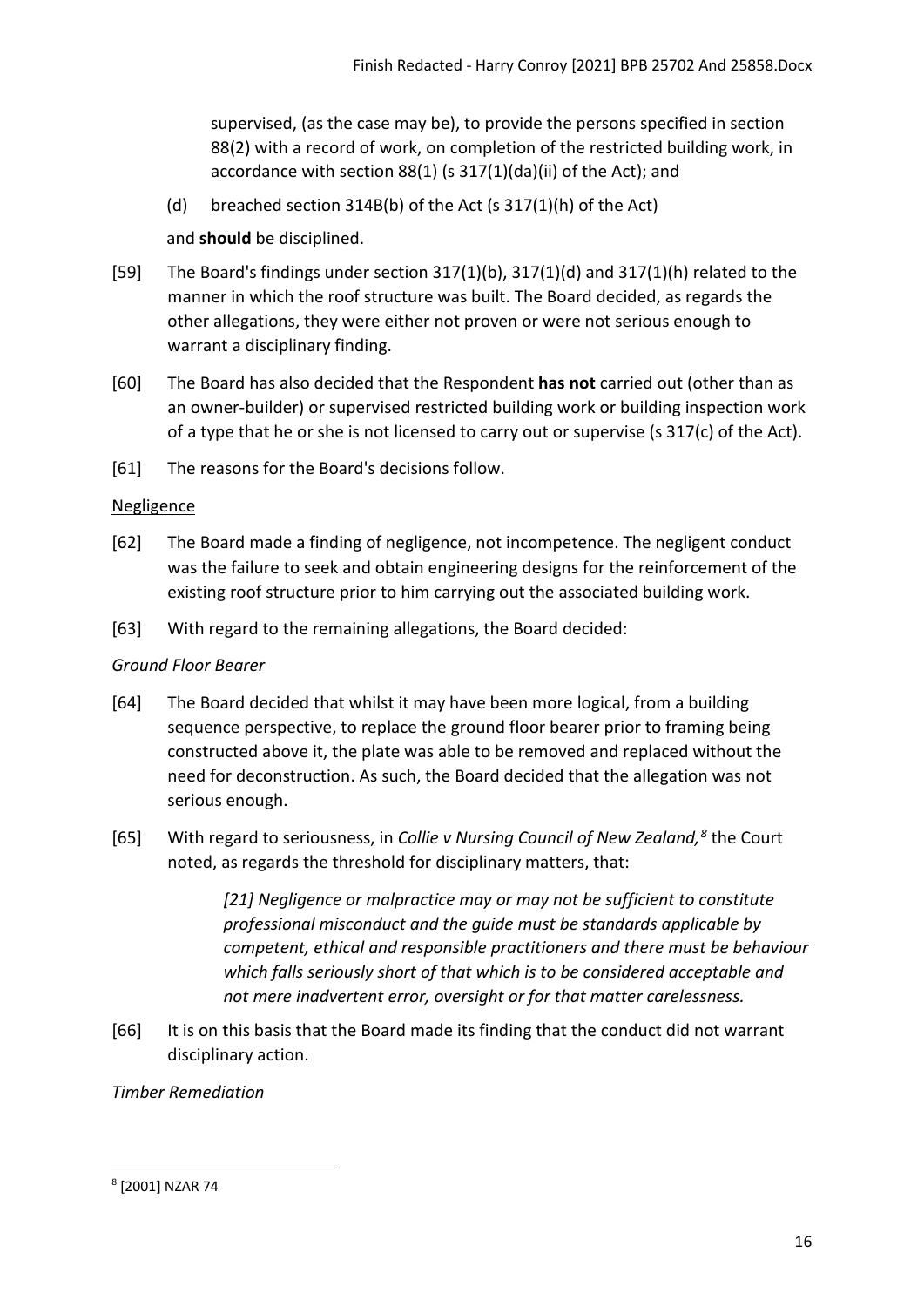[67] The engineer's Site Inspection Reports indicate that timber remediation was being dealt with in an appropriate manner. The surveyor's dilapidation report, which came after the Site Inspection Reports, did not note any timber condition issues. As such, the allegation is not upheld on the basis that there is no evidence of negligence or incompetence with respect to the issue.

### *Weatherboards*

- [68] There were multiple issues that were investigated. With regard to a change to use box corners, the Board finds that this was appropriately dealt with as the designer had issued an updated detail for it. The same applies to the flashing change that was to be used at corner junctions and the change to the cladding being installed flush at windows, which Mr [Omitted] stated was acceptable. The Board does note, however, that the Respondent should have used a minor variation process for both and that the minor variation should have been processed prior to work being carried out.
- [69] The multiple cavity battens at corners were not in accordance with the building consent and were noted as having the potential to prevent water escaping within the cavity. The Respondent stated that the extra battens were to provide fixing for box corners. Whilst the Board did not accept that extra battens for fixing was required, the Board decided that the matter was not serious enough to make a disciplinary finding.
- [70] In terms of the wrap under the purlin, the Board accepted that it would have easily been remediated as the work progressed and, as such, it was also not a serious enough issue. The same applied to the incorrect fixings.

### *Roof Structure*

[71] As noted, the finding of negligence (not incompetence) relates to the roof structure. Negligence and incompetence are not the same. In *Beattie v Far North Council*[9](#page-16-0) Judge McElrea noted:

> *[43] Section 317 of the Act uses the phrase "in a negligent or incompetent manner", so it is clear that those adjectives cannot be treated as synonymous.*

[72] Negligence is the departure by a licensed building practitioner whilst carrying out or supervising building work from an accepted standard of conduct. It is judged against those of the same class of licence as the person whose conduct is being inquired into. This is described as the *Bolam[10](#page-16-1)* test of negligence which has been adopted by the New Zealand Courts<sup>11</sup>.

<span id="page-16-0"></span><sup>&</sup>lt;sup>9</sup> Judge McElrea, DC Whangarei, CIV-2011-088-313

<span id="page-16-1"></span><sup>10</sup> *Bolam v Friern Hospital Management Committee* [1957] 1 WLR 582

<span id="page-16-2"></span><sup>11</sup> *Martin v Director of Proceedings* [2010] NZAR 333 (HC), *F v Medical Practitioners Disciplinary Tribunal* [2005] 3 NZLR 774 (CA)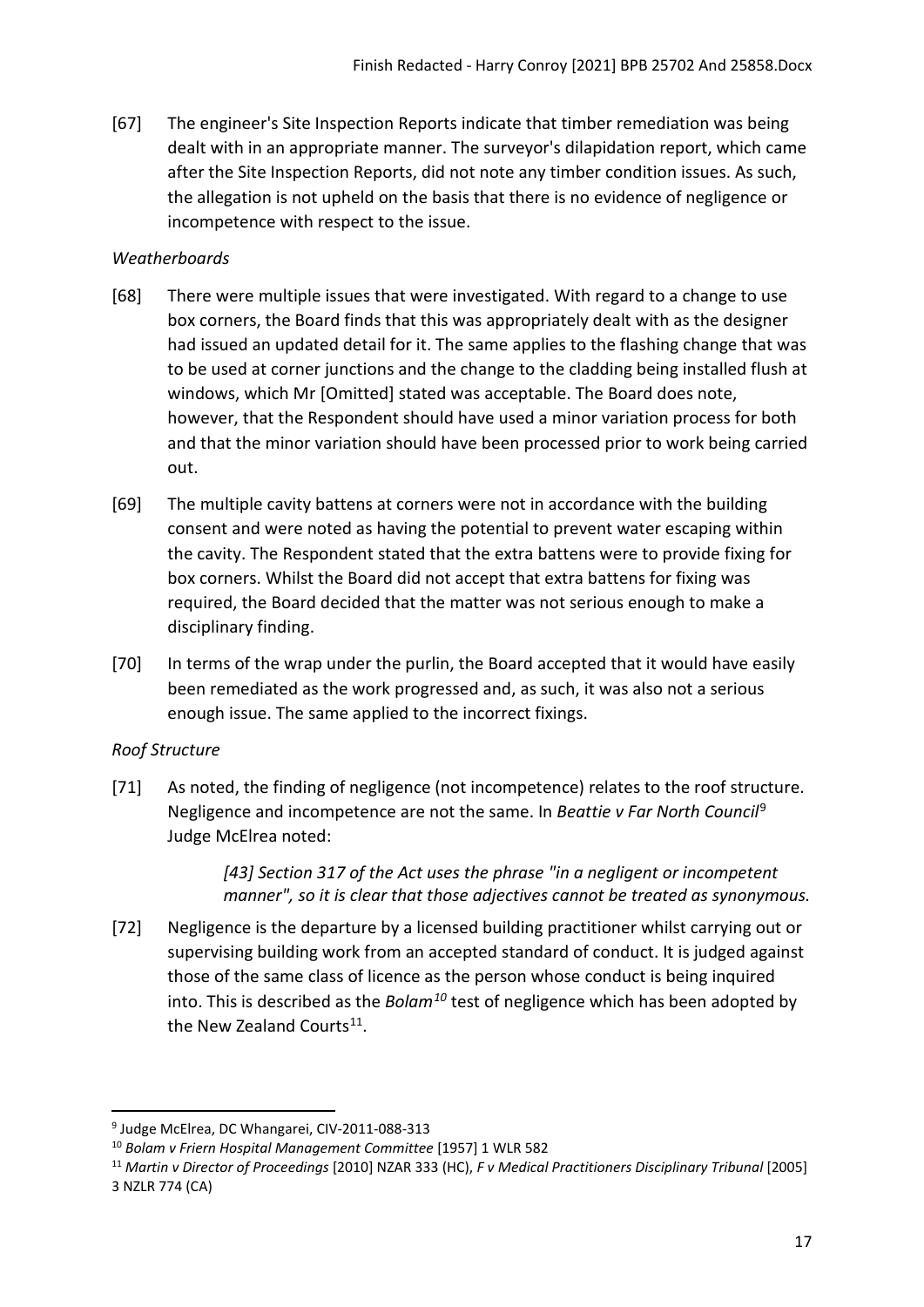- [73] Incompetence is a lack of ability, skill, or knowledge to carry out or supervise building work to an acceptable standard. *Beattie* put it as "*a demonstrated lack of the reasonably expected ability or skill level".* In *Ali v Kumar and Others, [12](#page-17-0)* it was stated as *"an inability to do the job"*.
- [74] The Board decided that the Respondent knew that a specific engineered design was required but chose to proceed without one.
- [75] The New Zealand Courts have stated that an assessment of negligence and/or incompetence in a disciplinary context is a two-stage test<sup>[13](#page-17-1)</sup>. The first is for the Board to consider whether the practitioner has departed from the acceptable standard of conduct of a professional. The second is to consider whether the departure is significant enough to warrant a disciplinary sanction.
- [76] When considering what an acceptable standard is, the Board must have reference to the conduct of other competent and responsible practitioners and the Board's own assessment of what is appropriate conduct, bearing in mind the purpose of the  $Act^{14}$  $Act^{14}$  $Act^{14}$ . The test is an objective one, and in this respect, it has been noted that the purpose of discipline is the protection of the public by the maintenance of professional standards and that this could not be met if, in every case, the Board was required to take into account subjective considerations relating to the practitioner<sup>[15](#page-17-3)</sup>.
- [77] The Board notes that the purposes of the Act are:

## *3 Purposes*

*This Act has the following purposes:*

- *(a) to provide for the regulation of building work, the establishment of a licensing regime for building practitioners, and the setting of performance standards for buildings to ensure that—* 
	- *(i) people who use buildings can do so safely and without endangering their health; and*
	- *(ii) buildings have attributes that contribute appropriately to the health, physical independence, and well-being of the people who use them; and*
	- *(iii) people who use a building can escape from the building if it is on fire; and*
	- *(iv) buildings are designed, constructed, and able to be used in ways that promote sustainable development:*
- *(b) to promote the accountability of owners, designers, builders, and building consent authorities who have responsibilities for ensuring that building work complies with the building code.*

<span id="page-17-0"></span><sup>12</sup> Ali v Kumar and Others [2017] NZDC 23582 at [30]

<span id="page-17-1"></span><sup>13</sup> *Martin v Director of Proceedings* [2010] NZAR 333 (HC), *F v Medical Practitioners Disciplinary Tribunal* [2005] 3 NZLR 774 (CA)

<span id="page-17-2"></span><sup>14</sup> *Martin v Director of Proceedings* [2010] NZAR 333 at p.33

<span id="page-17-3"></span><sup>15</sup> *McKenzie v Medical Practitioners Disciplinary Tribunal* [2004] NZAR 47 at p.71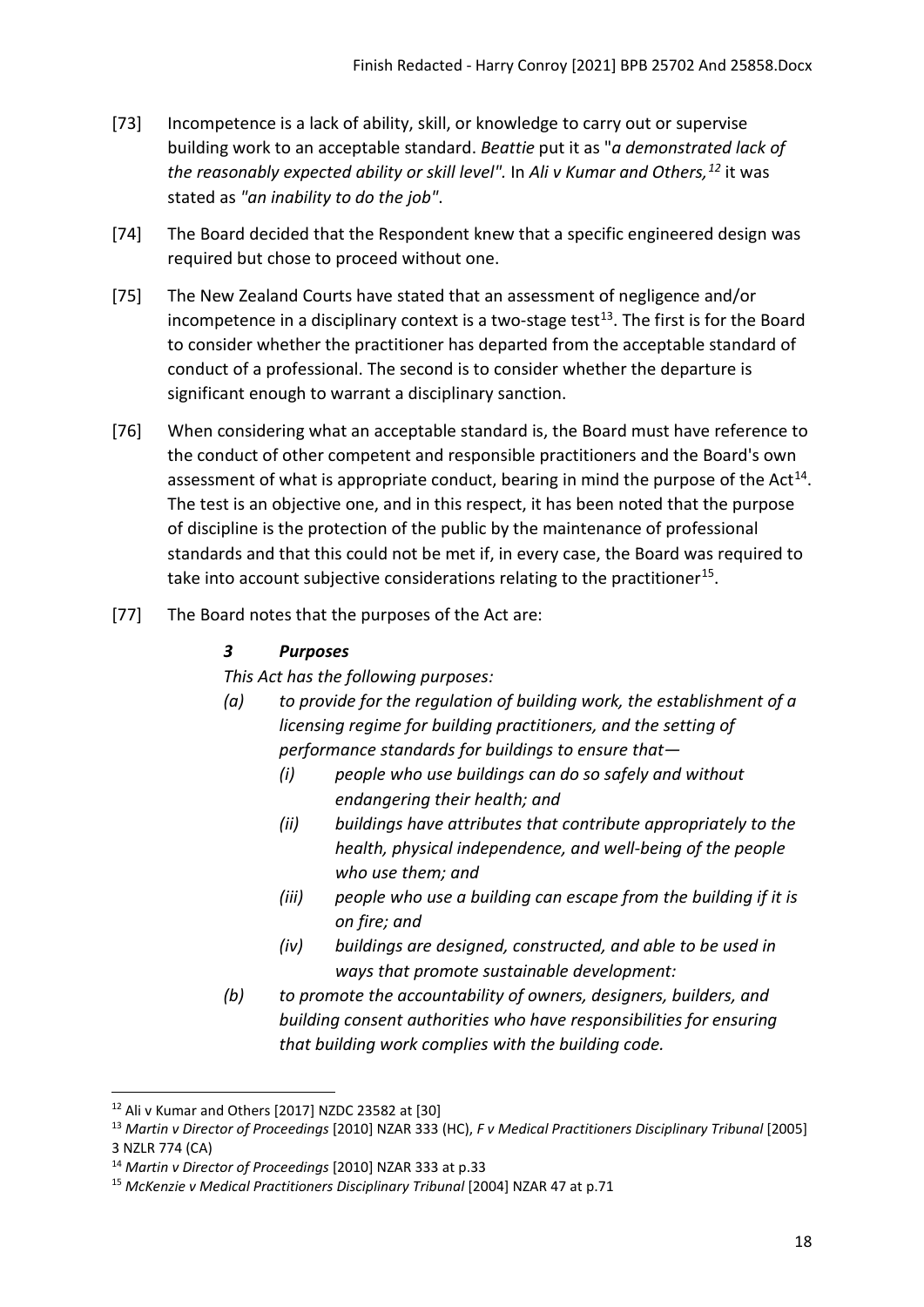- [78] The Board also notes, as regards acceptable standards, that all building work must comply with the Building Code<sup>[16](#page-18-0)</sup> and be carried out in accordance with a building consent<sup>[17](#page-18-1)</sup>. As such, when considering what is and is not an acceptable standard, the Building Code and any building consent issued must be taken into account.
- [79] Turning to seriousness in *Collie v Nursing Council of New Zealand, [18](#page-18-2)* the Court's noted, as regards the threshold for disciplinary matters, that:

*[21] Negligence or malpractice may or may not be sufficient to constitute professional misconduct and the guide must be standards applicable by competent, ethical and responsible practitioners and there must be behaviour which falls seriously short of that which is to be considered acceptable and not mere inadvertent error, oversight or for that matter carelessness.*

- [80] Looking at the roofing structure, the Respondent made a decision to change the construction methodology. The change required an amendment to the building consent. One was not sought. That is an issue that will be dealt with under section 317(1)(d) of the Act (building contrary to a building consent).
- [81] The change also required a specific engineered design. The Respondent was not qualified nor licensed to develop a specific engineered design. There was no evidence that one was not sought or provided by an engineer who, prior to then, had been integrally involved and had issued 12 Site Inspection Reports. Those reports did not provide instructions on how the roof was to be reinforced. Nor did they show any evidence of the work being reviewed by the engineer.
- [82] The Respondent stated he had conversations with the engineer and designer. Conversations do not suffice. A specific engineered design needs to be in writing and obtained prior to work being carried out, not after. It ensures that the building work, which falls outside of an acceptable solution such as that provided for in NZS3604, meets Building Code requirements and will achieve the purposes of the Act.
- [83] The change in methodology also meant that a change in pitch to the roof, which was intended to assist in dealing with water-tightness issues, was not achieved. The new engineer involved in the building work expressed an opinion that there were issues with how the Respondent went about reinforcing the existing roof. An amendment was lodged on 25 September 2020. It included detailed drawing, details, calculations and a new design producer statement (PS1) from the new engineer.
- [84] The Board did not accept the Respondent's position that the building work was not complete. The evidence, including correspondence from the Respondent, showed that it was substantially complete, and the key point in the Board's finding is that it should not have started without a specific engineered design and a building consent amendment having been granted.

<span id="page-18-0"></span><sup>&</sup>lt;sup>16</sup> Section 17 of the Building Act 2004

<span id="page-18-1"></span><sup>&</sup>lt;sup>17</sup> Section 40(1) of the Building Act 2004

<span id="page-18-2"></span><sup>18</sup> [2001] NZAR 74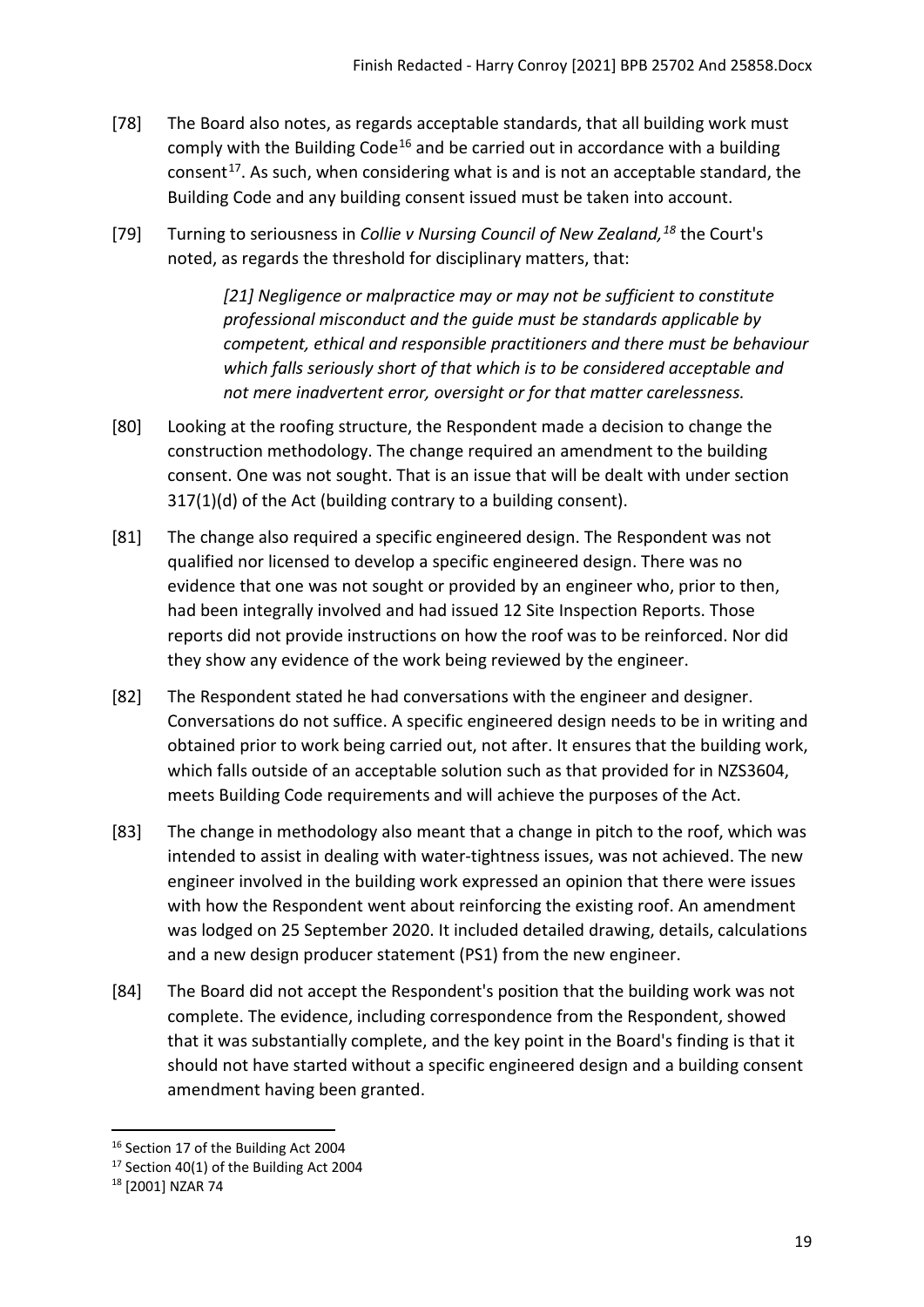- [85] The Board, in making its decision, also noted that there was an inconsistency in the Respondent's reasoning as to why he did not use trusses. Whilst he noted that the reason was that the frames were not true, he also noted that he had removed and replaced most of the framing. As such, the reason for not using trusses was, in itself, being remediated. Had the Respondent consulted the designer and the engineer in a full and appropriate manner, alternative solutions might have been arrived at, which allowed for the use of trusses, as originally intended.
- [86] Given the above factors, the Board, which includes persons with extensive experience and expertise in the building industry, considered the Respondent has departed from what the Board considers to be an accepted standard of conduct and that the conduct was sufficiently serious enough to warrant a disciplinary outcome.

## <span id="page-19-0"></span>Contrary to a Building Consent – Building Consent Changes

- [87] Under section 17 of the Act all building work must comply with the building code. The building code is contained in Schedule 1 of the Building Regulations 1992 (the Building Code).
- [88] All building work must also be carried out in accordance with a building consent. Section 40 of the Act provides:
	- *40 Buildings not to be constructed, altered, demolished, or removed without consent*
	- *(1) A person must not carry out any building work except in accordance with a building consent.*
	- *(2) A person commits an offence if the person fails to comply with this section.*
	- *(3) A person who commits an offence under this section is liable on conviction to a fine not exceeding \$200,000 and, in the case of a continuing offence, to a further fine not exceeding \$10,000 for every day or part of a day during which the offence has continued.*
- [89] Building consents are granted under section 49 of the Act. A building consent can only be granted if the provisions of the Building Code will be satisfied. Section 49 provides:

# *49 Grant of building consent*

- *(1) A building consent authority must grant a building consent if it is satisfied on reasonable grounds that the provisions of the building code would be met if the building work were properly completed in accordance with the plans and specifications that accompanied the application.*
- [90] The process of issuing a building consent and the subsequent inspections under it ensure independent verification that the Building Code has been complied with and that the works will meet the required performance criteria in the Building Code. In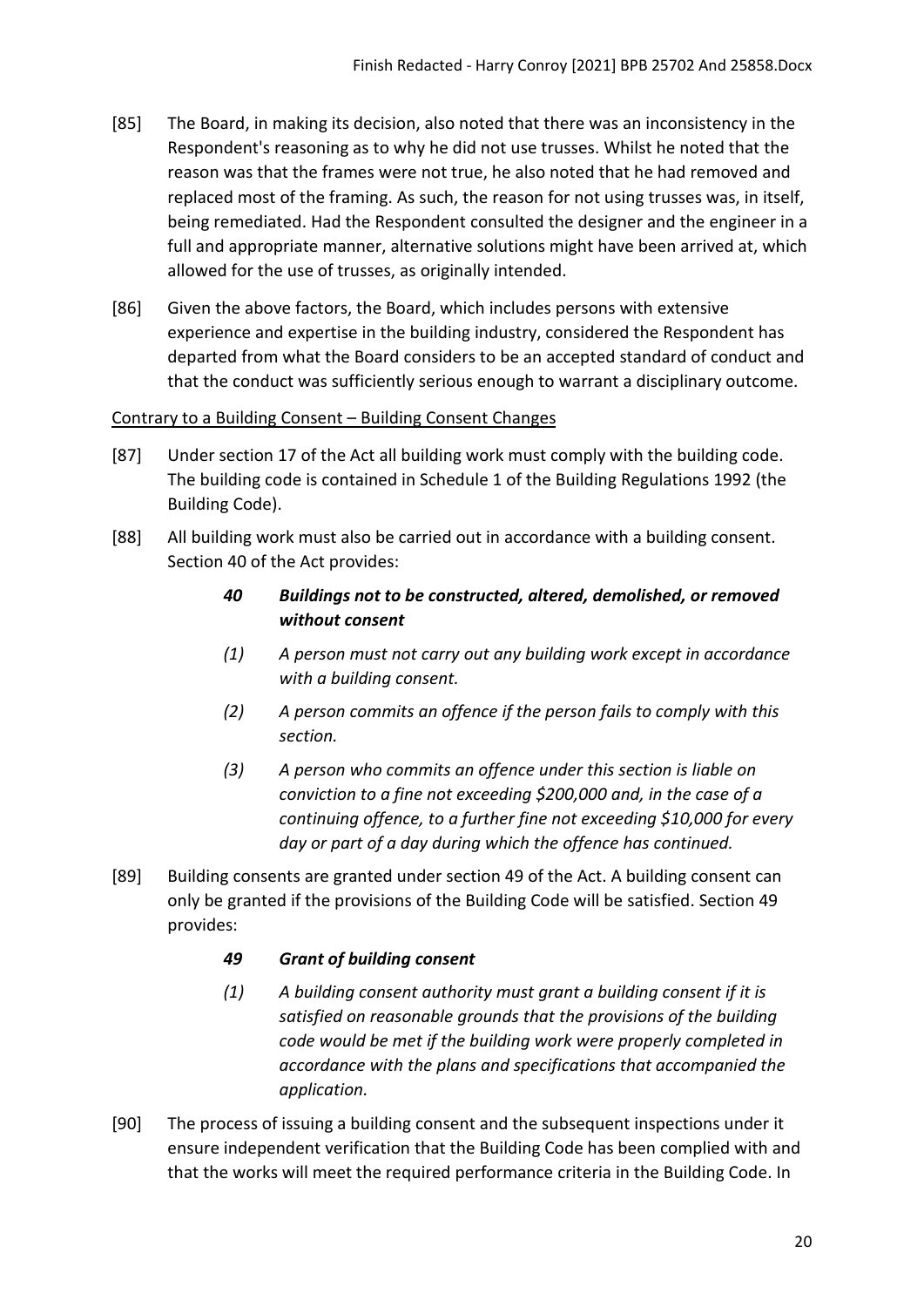doing so, the building consent process provides protection for owners of works and the public at large. This accords with the purposes of the Act as set out above.

[91] In *Tan v Auckland Council[19](#page-20-0)* the High Court, whilst dealing with a situation where no building consent had been obtained, stated the importance of the consenting process as follows:

> *[35] The building consent application process ensures that the Council can check that any proposed building work is sufficient to meet the purposes described in s 3 (of the Act). If a person fails to obtain a building consent that deprives the Council of its ability to check any proposed building work.*

- [92] The same applies to the ongoing verification of building work. A failure to notify the Council of changes to the consented documents defeats the purpose of the process. Moreover, undertaking building works that vary from those that have been consented can potentially put persons and property at risk of harm.
- [93] Justice Brewer in *Tan* also noted:

*[37] … those with oversight (of the building consent process) are in the best position to make sure that unconsented work does not occur.* 

*[38] … In my view making those with the closest connection to the consent process liable would reduce the amount of unconsented building work that is carried out, and in turn would ensure that more buildings achieve s 3 goals.*

- [94] The *Tan* case related to the prosecution of the project manager of a build. The project manager did not physically carry out any building work. The High Court on appeal, however, found that his instructions to those who did physically carry out the work amounted to "carrying out" for the purposes of section 40 of the Act.
- [95] Once a building consent has been granted, any changes to it must be dealt with in the appropriate manner. There are two ways in which changes can be dealt with; by way of a minor variation under section 45A of the Act; or as an amendment to the building consent. The extent of the change to the building consent dictates the appropriate method to be used. The critical difference between the two options is that building work under a building consent cannot continue if an amendment is applied for.
- [96] In this respect, section 45(4) of the Act states:
	- *(4) An application for an amendment to a building consent must,—* 
		- *(a) in the case of a minor variation, be made in accordance with section 45A; and*
		- *(b) in all other cases, be made as if it were an application for a building consent, and this section, and sections 48 to 51 apply with any necessary modifications.*

<span id="page-20-0"></span><sup>19</sup> [2015] NZHC 3299 [18 December 2015]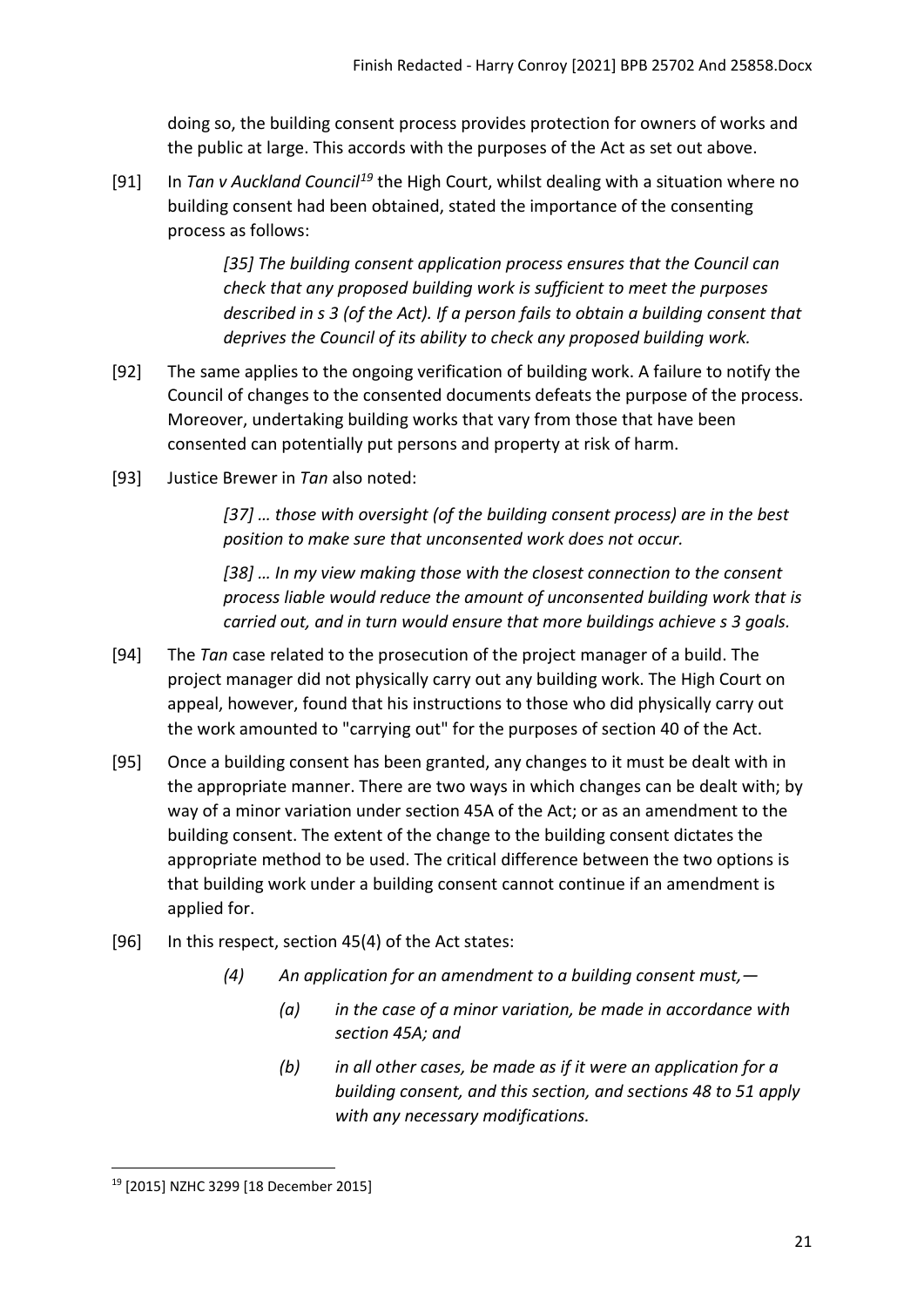- [97] It follows that if building work cannot be carried out without a building consent and an amendment to a building consent is to be treated as if it were an application for a building consent that any building work that relates to the amendment cannot be carried out until the amendment is granted.
- [98] It should also be noted that whilst a certificate of acceptance can be granted by a building consent authority for building work that is not carried out under a building consent or an exemption, it does not relieve a person from the obligation to ensure building work is carried out under a building consent. Section 96(3) specifically provides:

# *96 Territorial authority may issue certificate of acceptance in certain circumstances*

- *(3) This section—* 
	- *(a) does not limit section 40 (which provides that a person must not carry out any building work except in accordance with a building consent); and*
	- *(b) accordingly, does not relieve a person from the requirement to obtain a building consent for building work.*
- [99] The Respondent accepted that an amendment to the building consent was required. The witnesses from the Council confirmed this was the case. The correspondence provided to the Board confirmed the same. The stated intention, however, was to deal with the amendment after the building work had been completed. That is not the required, nor appropriate, course of action. The Act requires that the amendment be applied for and granted prior to the building work being carried out. As that did not occur, the building work carried out by the Respondent was, in essence, still to be carried out under the consent that had been issued. It was clearly not in accordance with it as it required trusses. It follows that the disciplinary offence has been committed.

# <span id="page-21-0"></span>Record of Work

- [100] There is a statutory requirement under section 88(1) of the Building Act 2004 for a licensed building practitioner to provide a record of work to the owner and the territorial authority on completion of restricted building work<sup>20</sup>.
- [101] Failing to provide a record of work is a ground for discipline under section 317(1)(da)(ii) of the Act. In order to find that ground for discipline proven, the Board need only consider whether the Respondent had "good reason" for not providing a record of work on "completion" of the restricted building work.
- [102] The Board discussed issues with regard to records of work in its decision C2-01170<sup>[21](#page-21-2)</sup> and gave guidelines to the profession as to who must provide a record of work, what

<span id="page-21-1"></span><sup>&</sup>lt;sup>20</sup> Restricted Building Work is defined by the Building (Definition of Restricted Building Work) Order 2011

<span id="page-21-2"></span><sup>&</sup>lt;sup>21</sup> Licensed Building Practitioners Board Case Decision C2-01170 15 December 2015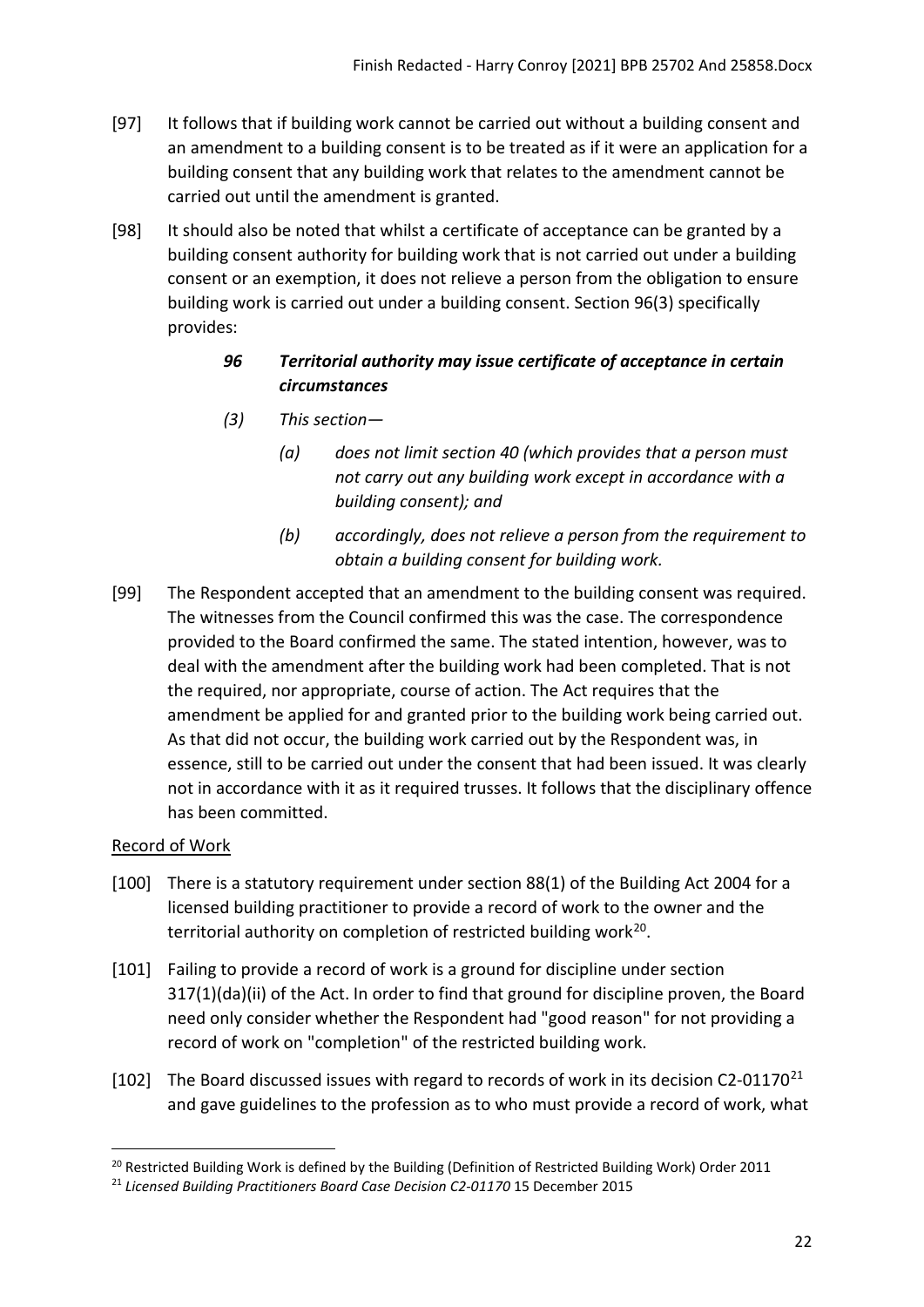a record of work is for, when it is to be provided, the level of detail that must be provided, who a record of work must be provided to and what might constitute a good reason for not providing a record of work.

- [103] The starting point with a record of work is that it is a mandatory statutory requirement whenever restricted building work under a building consent is carried out or supervised by a licensed building practitioner (other than as an ownerbuilder). Each and every licensed building practitioner who carries out restricted building work must provide a record of work.
- [104] The statutory provisions do not stipulate a timeframe for the licenced person to provide a record of work. The provisions in section 88(1) simply states "on completion of the restricted building work …". As was noted by Justice Muir in *Ministry of Business Innovation and Employment v Bell<sup>22</sup> "... the only relevant* precondition to the obligations of a licenced building practitioner under s 88 is that he/she has completed their work".
- [105] As to when completion will have occurred is a question of fact in each case. In most situations' issues with the provision of a record of work do not arise. The work progresses, and records of work are provided in a timely fashion.
- [106] In this instance, the building work came to a premature end. The owners suspended the building work and then terminated the Respondent's involvement. The Respondent did not accept that. He stated an intention to return and complete further work. That, however, would not have been possible as a new contractor had been engaged and continued the work after 29 September 2020. The Respondent was aware of that.
- [107] Given those circumstances, the Respondent's involvement in the building work had come to an end, regardless of his stated intentions. He was not able to return and carry out any further restricted building work. Completion, for the purposes of the provision of a record of work, had, therefore, occurred. A record of work has not been provided. This remains the case, even though a complaint about the nonprovision of a record of work has been made. On this basis, the Board finds that the record of work was not provided on completion as required, and the disciplinary offence has been committed.
- [108] Section 317(1)(da)(ii) of the Act provides for a defence of the licenced building practitioner having a "good reason" for failing to provide a record of work. If they can, on the balance of probabilities, prove to the Board that one exists, then it is open to the Board to find that a disciplinary offence has not been committed. Each case will be decided by the Board on its own merits, but the threshold for a good reason is high.

<span id="page-22-0"></span><sup>22</sup> [2018] NZHC 1662 at para 50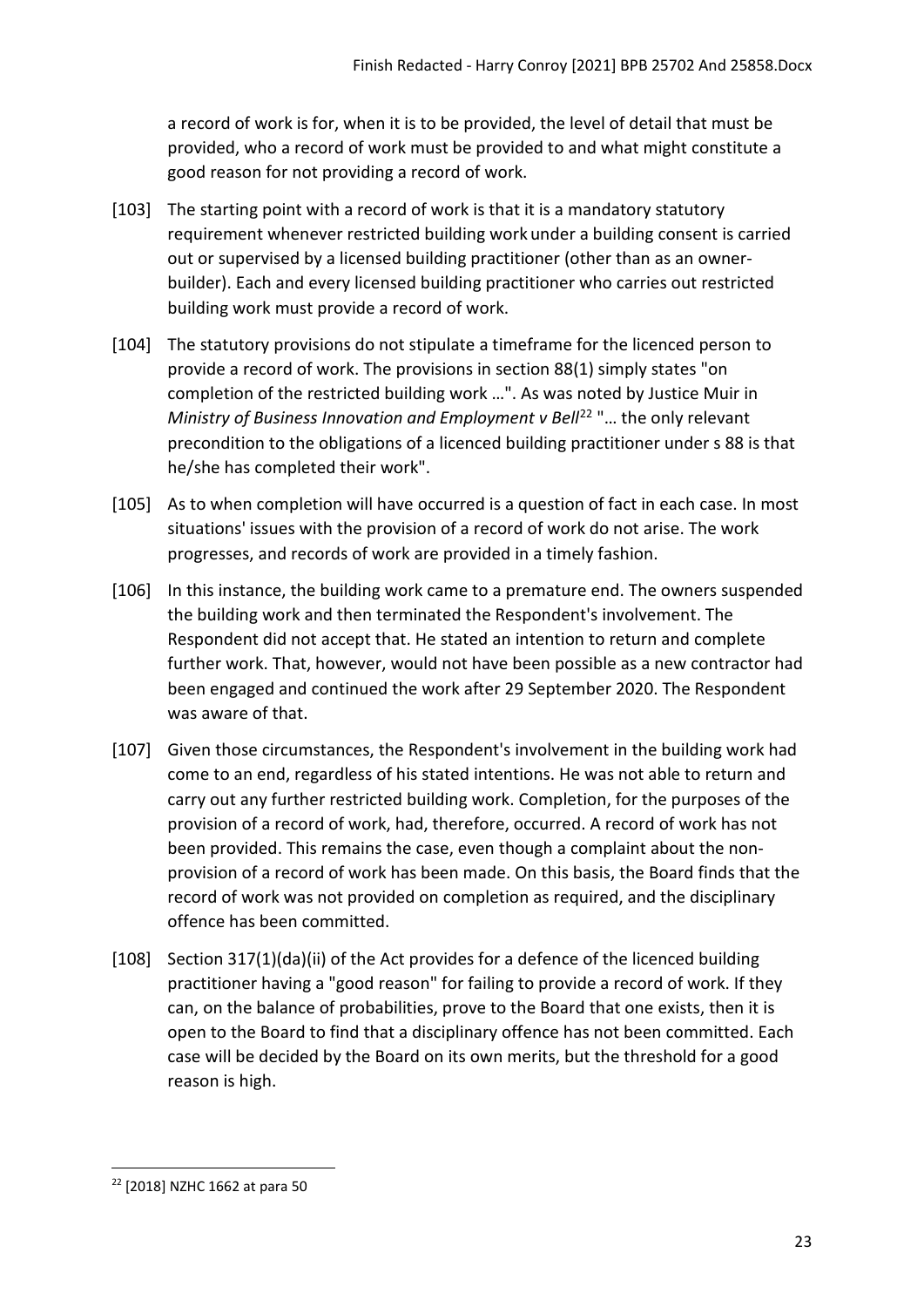- [109] In this instance, there was an ongoing dispute. Whilst not referred to as a good reason, the Respondent should note that the Board has repeatedly stated that a Record of Work is a statutory requirement, not a negotiable term of a contract. The requirement for it is not affected by the terms of a contract, nor by contractual disputes. Licensed building practitioners should now be aware of their obligations to provide them, and their provision should be a matter of routine.
- [110] The Respondent should also note that the requirement is on the licensed building practitioner to provide a record of work, not on the owner or territorial authority to demand one. He is required to act of his own accord and not wait for others to remind him of his obligations.

#### <span id="page-23-0"></span>Outside of Competence – Design Work

- [111] The Board's notice of proceeding contained two charges, carrying out design work which is restricted building work that he was not licensed to carry out contrary to section 317(1)(c) of the Act and carrying out building work that he was not competent to carry out contrary to sections 317(1)(h) and 314B(b) of the Act. Both related to the roof structure, and the changes to the design that took place. The Board decided that, as the Respondent did not develop or submit a specific design, that the charge under section 317(1)(h) of the Act was the more appropriate of the two.
- [112] Section 314B(b) of the Act provides:

*A licensed building practitioner must—* 

- *(b) carry out or supervise building work only within his or her competence.*
- [113] In the context of the Act and the disciplinary charge under s 317(1)(h) and 314B(b), a Licensed Building Practitioner must only work within their individual competence. In this respect, it should be noted that if they hold a class of license for the building work they are undertaking but are not able to successfully or efficiently complete the building work, then it may be that they are working outside of their competence.
- [114] The Respondent holds a Carpentry Licence. He does not hold a Design Licence. Licensing classes are designated under section 285 of the Act. The current ones were created by Order in Council in the Building (Designation of Building Work Licensing Classes) Order 2010. It designates the types of building work that a Licensed Building Practitioner can carry out or supervise. Under clause 4 of the Order, the following are the types of building work each class of licence can carry out:

| <b>Licensing class</b>         | <b>Type of building work</b>          |
|--------------------------------|---------------------------------------|
| <b>General Licence Classes</b> |                                       |
| Design                         | Design work for any building that is- |
|                                | (a) a category 1 building; or         |
|                                | (b) a category 2 building; or         |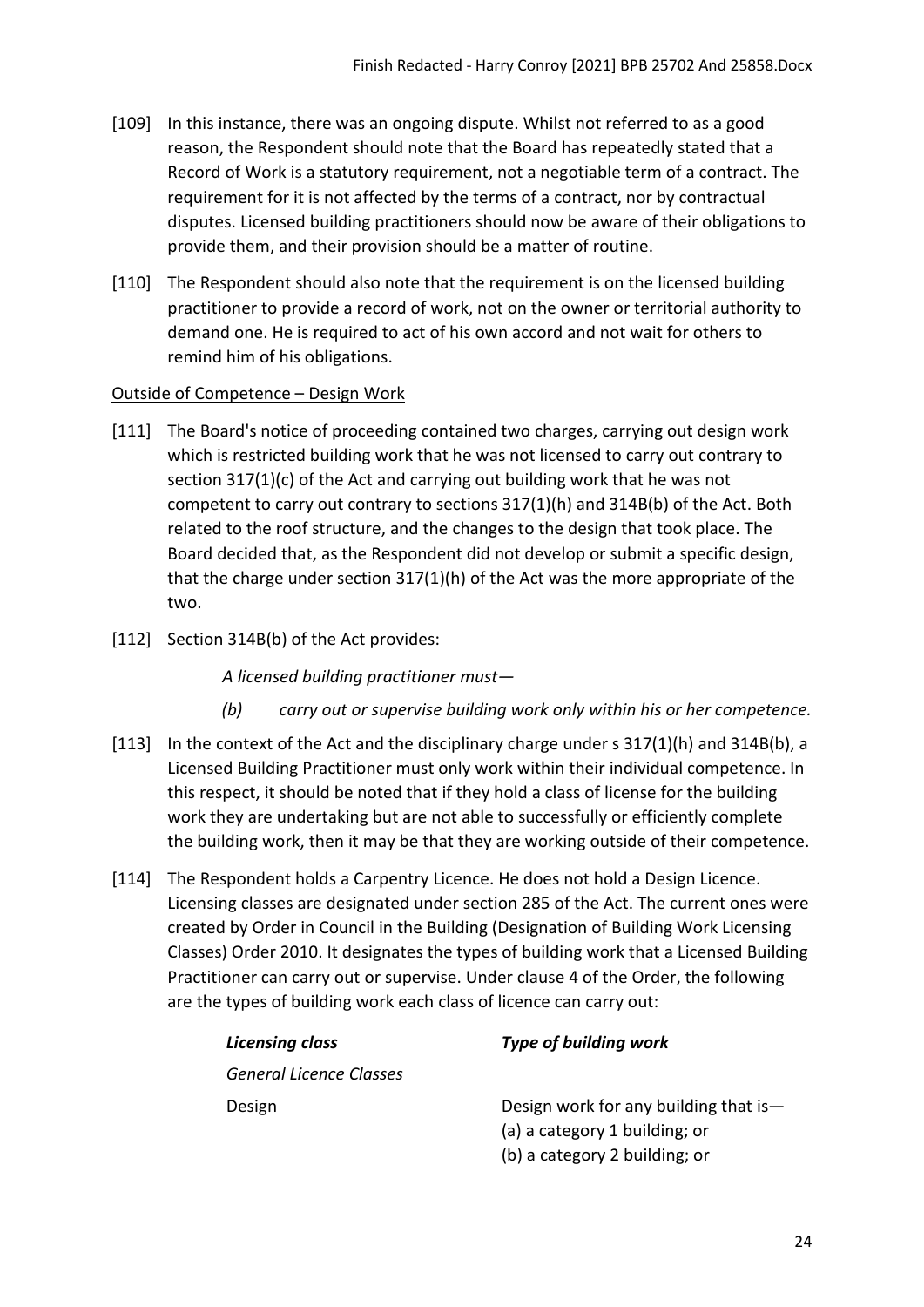| Licensing class         | <b>Type of building work</b>                                                                                                          |
|-------------------------|---------------------------------------------------------------------------------------------------------------------------------------|
|                         | (c) a category 3 building                                                                                                             |
| Trade licensing classes |                                                                                                                                       |
| Carpentry               | Carpentry for any building that is $-$<br>(a) a category 1 building; or<br>(b) a category 2 building; or<br>(c) a category 3 building |

- [115] On the basis of the above, a licensed building practitioner with either a Carpentry Licence cannot carry out or supervise restricted building work that is design work. Design work was included in the definition of building work by the Building (Design Work Declared to be Building Work) Order 2007, which declared:
	- *3 Design work declared to be building work*
	- *(1) Design work of the specified kind is building work for the purposes of Part 4 of the Building Act 2004.*
	- *(2) Design work of the specified kind means design work (relating to building work) for, or in connection with, the construction or alteration of a building.*
- [116] The Respondent, when he changed the consented design for the roof structure, did not use any form of an acceptable solution.<sup>[23](#page-24-1)</sup> Acceptable solutions are a means of establishing compliance with the Building Code. As such, the Respondent has, in essence, developed the solution. He did not satisfy the Board that he had the training, qualifications or experience to do such work. The fact that issues were identified with his solution by an engineer is evidence of that lack of competence. As such, notwithstanding the Respondent pointing to a long and varied career in building, the Board finds that the Respondent did work outside of his personal competence in developing the structural solutions for the roof structure.

### <span id="page-24-0"></span>**Penalty, Costs and Publication**

- [117] Having found that one or more of the grounds in section 317 applies, the Board must, under sect[i](#page-29-1)on 318 of the Act<sup>i</sup>, consider the appropriate disciplinary penalty, whether the Respondent should be ordered to pay any costs and whether the decision should be published.
- [118] The Board heard evidence during the hearing relevant to penalty, costs and publication and has decided to make indicative orders and give the Respondent an opportunity to provide further evidence or submissions relevant to the indicative orders.

<span id="page-24-1"></span> $23$  Acceptable solutions are provided for in section 22 of the Act.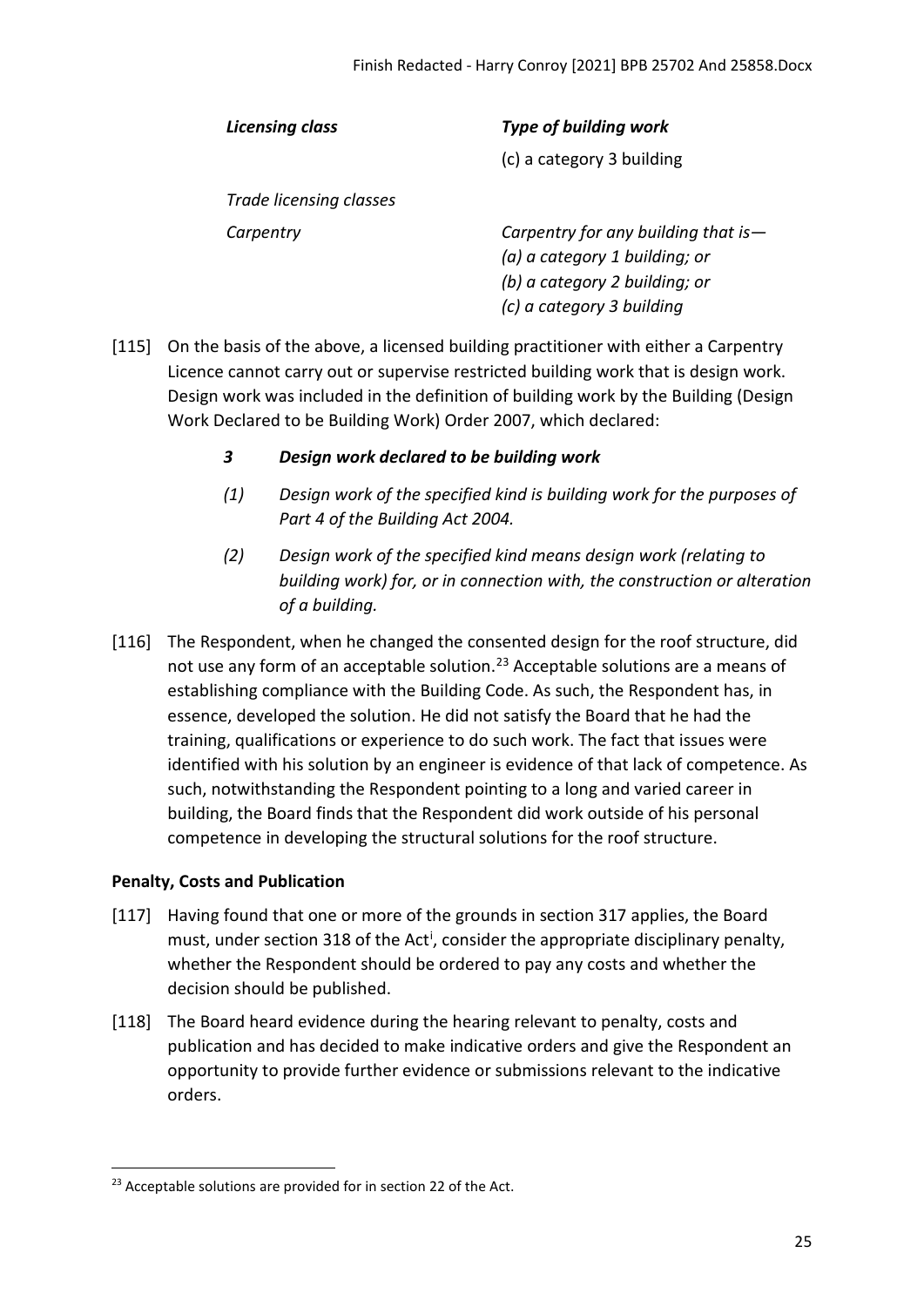# <span id="page-25-0"></span>Penalty

[119] The purpose of professional discipline is to uphold the integrity of the profession; the focus is not punishment, but the enforcement of a high standard of propriety and professional conduct. The Board does note, however, that the High Court in *Patel v Complaints Assessment Committee*[24](#page-25-1) commented on the role of "punishment" in giving penalty orders stating that punitive orders are, at times, necessary to provide a deterrent and to uphold professional standards. The Court noted:

> *[28] I therefore propose to proceed on the basis that, although the protection of the public is a very important consideration, nevertheless the issues of punishment and deterrence must also be taken into account in selecting the appropriate penalty to be imposed.*

- [120] The Board also notes that in *Lochhead v Ministry of Business Innovation and Employment,* [25](#page-25-2) the Court noted that whilst the statutory principles of sentencing set out in the Sentencing Act 2002 do not apply to the Building Act, they do have the advantage of simplicity and transparency. The Court recommended adopting a starting point for a penalty based on the seriousness of the disciplinary offending prior to considering any aggravating and/or mitigating factors.
- [121] The matters before the Board were serious. The Respondent redesigned the roof restructure without first obtaining the required professional input and without obtaining a building consent amendment. He has compromised the building consent. A certificate of acceptance will have to be sought for the unconsented work. A certificate of acceptance can carry a stigma. The Respondent proceeded in the manner that he did notwithstanding his stated long and varied experience in the building industry. The Respondent has also failed to provide a record of work.
- [122] In *Daniels v Complaints Committee 2 of the Wellington District Law Society, [26](#page-25-3)* the High Court, in relation to penalty in a case about a legal practitioner, stated:

*[34] In considering sanctions to be imposed upon an errant practitioner, a Disciplinary Tribunal is required to view in total the fitness of a practitioner to practise, whether in the short or long term.* 

[123] The Board, on the basis of the above commentary, initially considered suspending the Respondent's licence. However, given the mitigating circumstances present, the Board decided that suspension was not required. Those mitigating circumstances were the involvement of the engineer and designer and their failures to advise that a building consent amendment was required prior to any building work being undertaken. They ought to have known better and, in essence, contributed to the overall situation.

<span id="page-25-1"></span><sup>&</sup>lt;sup>24</sup> HC Auckland CIV-2007-404-1818, 13 August 2007 at p 27

<span id="page-25-2"></span><sup>25</sup> 3 November 2016, CIV-2016-070-000492, [2016] NZDC 21288

<span id="page-25-3"></span><sup>26</sup> [2011] 3 NZLR 850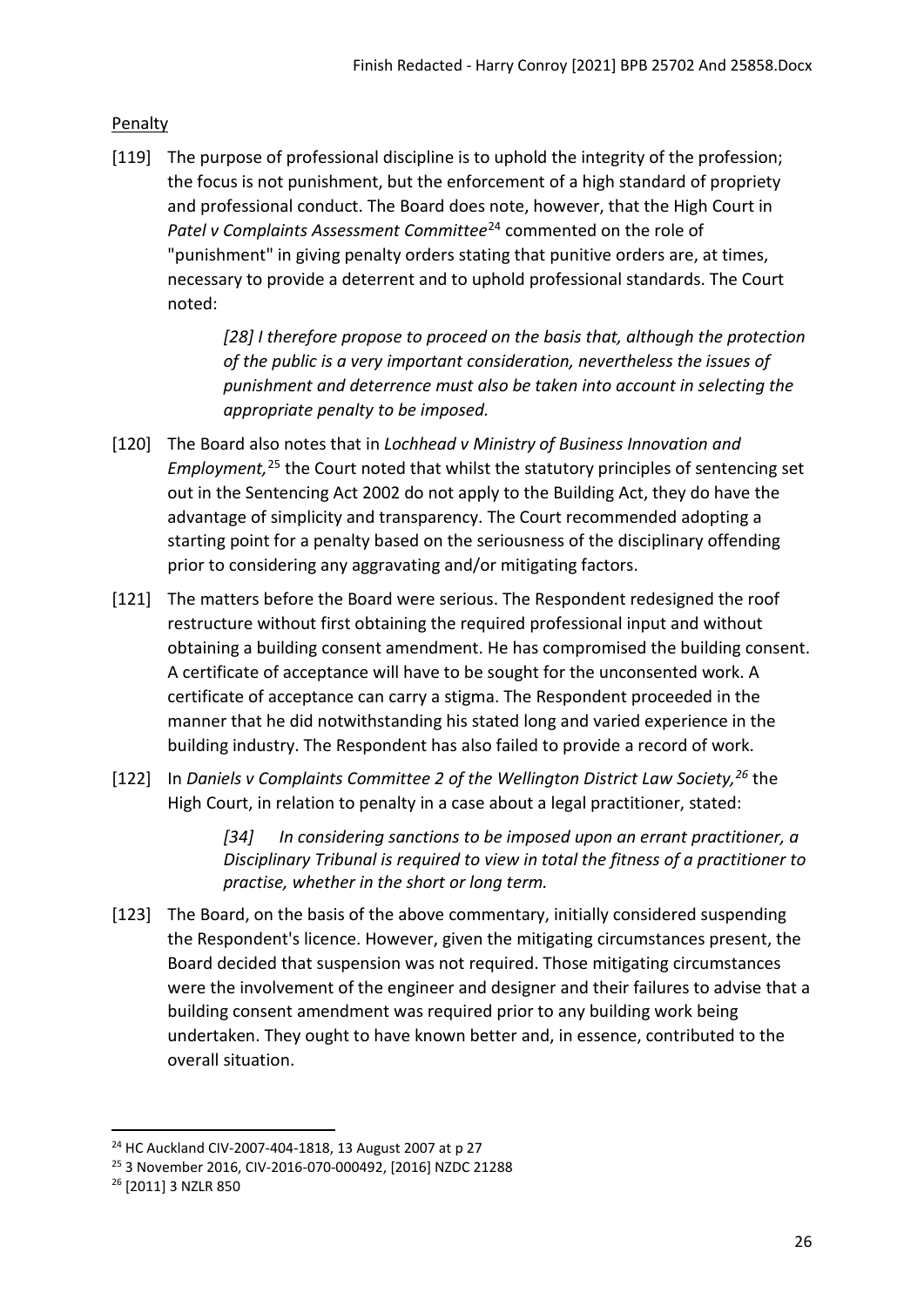[124] Taking all of the factors into account, the Board decided that a mid-level fine would be appropriate. It has set the amount at \$3,500, an amount which it hopes will deter the Respondent and others from similar conduct.

### <span id="page-26-0"></span>Costs

- [125] Under section 318(4) the Board may require the Respondent "to pay the costs and expenses of, and incidental to, the inquiry by the Board."
- [126] The Respondent should note that the High Court has held that 50% of total reasonable costs should be taken as a starting point in disciplinary proceedings and that the percentage can then be adjusted up or down having regard to the particular circumstances of each case<sup>27</sup>.
- [127] In *Collie v Nursing Council of New Zealand,*[28](#page-26-2) where the order for costs in the tribunal was 50% of actual costs and expenses, the High Court noted that:

*But for an order for costs made against a practitioner, the profession is left to carry the financial burden of the disciplinary proceedings, and as a matter of policy that is not appropriate.*

[128] In *Kenneth Michael Daniels v Complaints Committee 2 of the Wellington District Law Society*, [29](#page-26-3) the High Court noted:

> *[46] All cases referred to in Cooray were medical cases and the Judge was careful to note that the 50 per cent was the general approach that the Medical Council took. We do not accept that if there was any such approach, it is necessarily to be taken in proceedings involving other disciplinary bodies. Much will depend upon the time involved, actual expenses incurred, attitude of the practitioner bearing in mind that whilst the cost of a disciplinary action by a professional body must be something of a burden imposed upon its members, those members should not be expected to bear too large a measure where a practitioner is shown to be guilty of serious misconduct.*

*[47] Costs orders made in proceedings involving law practitioners are not to be determined by any mathematical approach. In some cases 50 per cent will be too high, in others insufficient.*

- [129] The Board has adopted an approach to costs that uses a scale based on 50% of the average costs of different categories of hearings, simple, moderate and complex. The current matter was complex. Adjustments based on the High Court decisions above are then made.
- [130] Based on the above, the Board's costs order is that the Respondent is to pay the sum of \$3,500 toward the costs of and incidental to the Board's inquiry. The amount is

<span id="page-26-1"></span><sup>27</sup> *Cooray v The Preliminary Proceedings Committee* HC, Wellington, AP23/94, 14 September 1995, *Macdonald v Professional Conduct Committee,* HC, Auckland, CIV 2009-404-1516, 10 July 2009, *Owen v Wynyard* HC, Auckland, CIV-2009-404-005245, 25 February 2010. 28 [2001] NZAR 74

<span id="page-26-2"></span>

<span id="page-26-3"></span><sup>29</sup> CIV-2011-485-000227 8 August 2011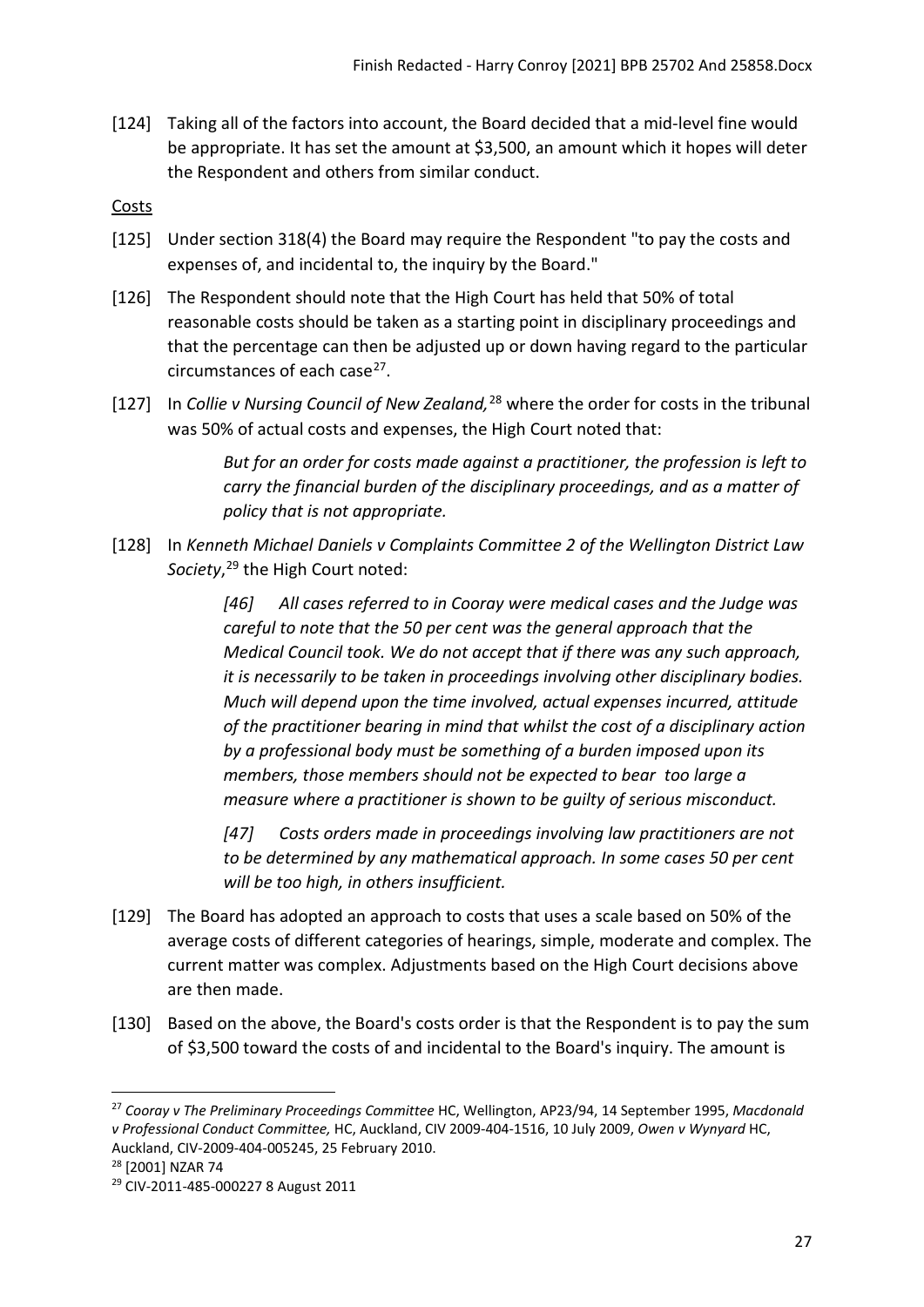the Board's scale amount for a half-day hearing. It is significantly less than 50% of actual costs.

## <span id="page-27-0"></span>Publication

[131] As a consequence of its decision, the Respondent's name and the disciplinary outcomes will be recorded in the public register maintained as part of the Licensed Building Practitioners' scheme as is required by the Act<sup>[30](#page-27-1)</sup>. The Board is also able, under section 318(5) of the Act, to order publication over and above the public register:

> *In addition to requiring the Registrar to notify in the register an action taken by the Board under this section, the Board may publicly notify the action in any other way it thinks fit.*

- [132] As a general principle, such further public notification may be required where the Board perceives a need for the public and/or the profession to know of the findings of a disciplinary hearing. This is in addition to the Respondent being named in this decision.
- [133] Within New Zealand, there is a principle of open justice and open reporting, which is enshrined in the Bill of Rights Act 1990<sup>31</sup>. The Criminal Procedure Act 2011 sets out grounds for suppression within the criminal jurisdiction<sup>32</sup>. Within the disciplinary hearing jurisdiction, the courts have stated that the provisions in the Criminal Procedure Act do not apply but can be instructive<sup>[33](#page-27-4)</sup>. The High Court provided guidance as to the types of factors to be taken into consideration in *N v Professional Conduct Committee of Medical Council[34](#page-27-5).*
- [134] The courts have also stated that an adverse finding in a disciplinary case usually requires that the name of the practitioner be published in the public interest<sup>[35](#page-27-6)</sup>. It is, however, common practice in disciplinary proceedings to protect the names of other persons involved as naming them does not assist the public interest.
- [135] Based on the above, the Board will order further publication. The Board considers publication is required to ensure that others learn from the matters that were before the Board. An article in The Wrap-up will be published summarising the matter.

<span id="page-27-5"></span> $34$  ibid

<span id="page-27-1"></span><sup>&</sup>lt;sup>30</sup> Refer sections 298, 299 and 301 of the Act

<span id="page-27-2"></span><sup>&</sup>lt;sup>31</sup> Section 14 of the Act

<span id="page-27-3"></span><sup>&</sup>lt;sup>32</sup> Refer sections 200 and 202 of the Criminal Procedure Act

<span id="page-27-4"></span><sup>33</sup> *N v Professional Conduct Committee of Medical Council* [2014] NZAR 350

<span id="page-27-6"></span><sup>&</sup>lt;sup>35</sup> Kewene v Professional Conduct Committee of the Dental Council [2013] NZAR 1055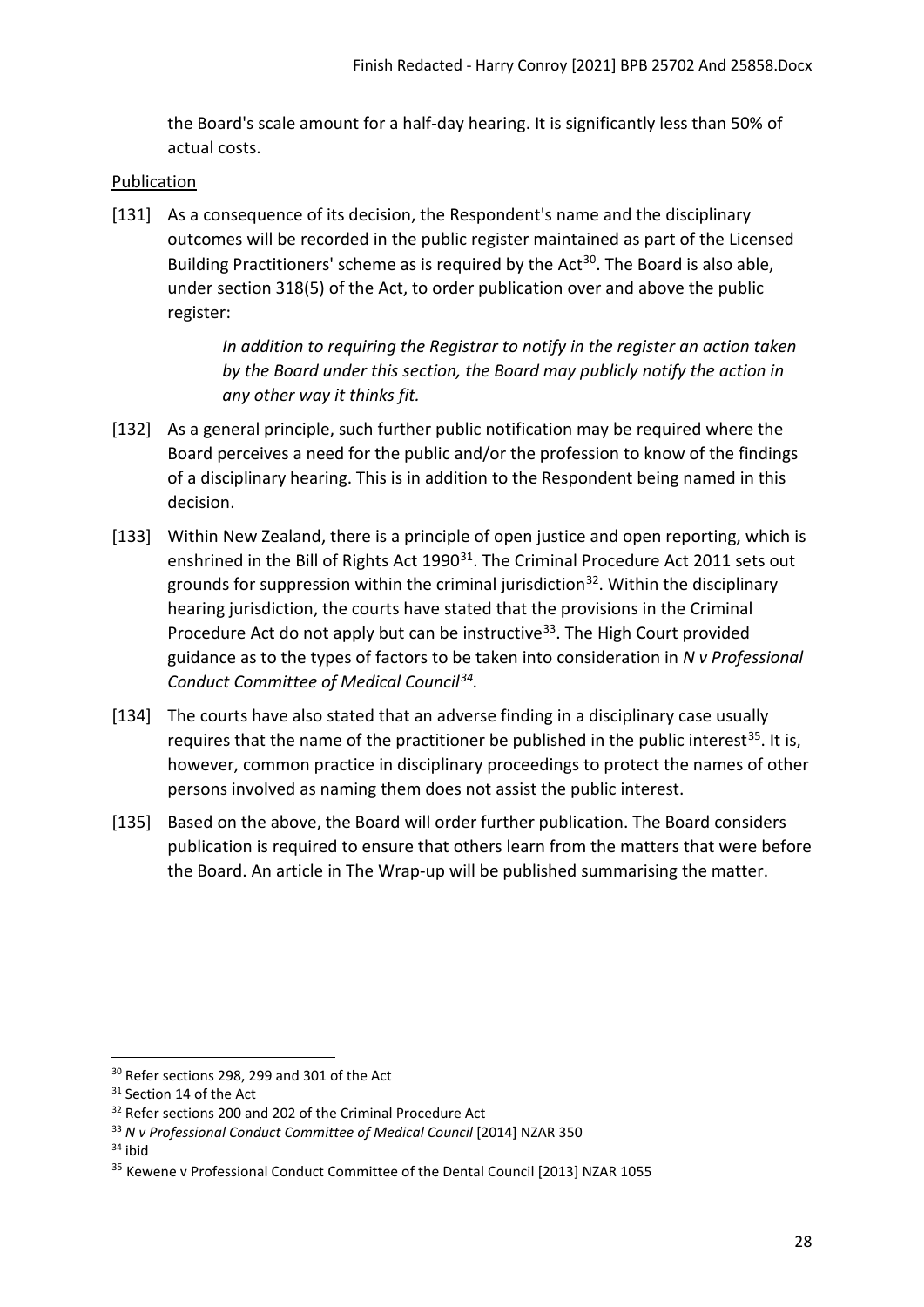#### <span id="page-28-0"></span>**Section 318 Order**

- [136] For the reasons set out above, the Board directs that:
	- **Penalty: Pursuant to section 318(1)(f) of the Building Act 2004, the Respondent is ordered to pay a fine of \$3,500.**
	- **Costs: Pursuant to section 318(4) of the Act, the Respondent is ordered to pay costs of \$3,500 (GST included) towards the costs of, and incidental to, the inquiry of the Board.**
	- **Publication: The Registrar shall record the Board's action in the Register of Licensed Building Practitioners in accordance with section 301(l)(iii) of the Act.**

**In terms of section 318(5) of the Act, there will be action taken to publicly notify the Board's action, in addition to the note in the Register and the Respondent being named in this decision.**

[137] The Respondent should note that the Board may, under section 319 of the Act, suspend or cancel a licensed building practitioner's licence if fines or costs imposed as a result of disciplinary action are not paid.

### <span id="page-28-1"></span>**Submissions on Penalty, Costs and Publication**

- [138] The Board invites the Respondent to make written submissions on the matters of disciplinary penalty, costs and publication up until close of business on Wednesday 23 February 2022. The submissions should focus on mitigating matters as they relate to the penalty, costs and publication orders. If no submissions are received, then this decision will become final. If submissions are received, then the Board will meet and consider those submissions prior to coming to a final decision on penalty, costs and publication.
- [139] In calling for submissions on penalty, costs and mitigation, the Board is not inviting the Respondent to offer new evidence or to express an opinion on the findings set out in this decision. If the Respondent disagrees with the Board's findings of fact and/or its decision that the Respondent has committed a disciplinary offence, the Respondent can appeal the Board's decision.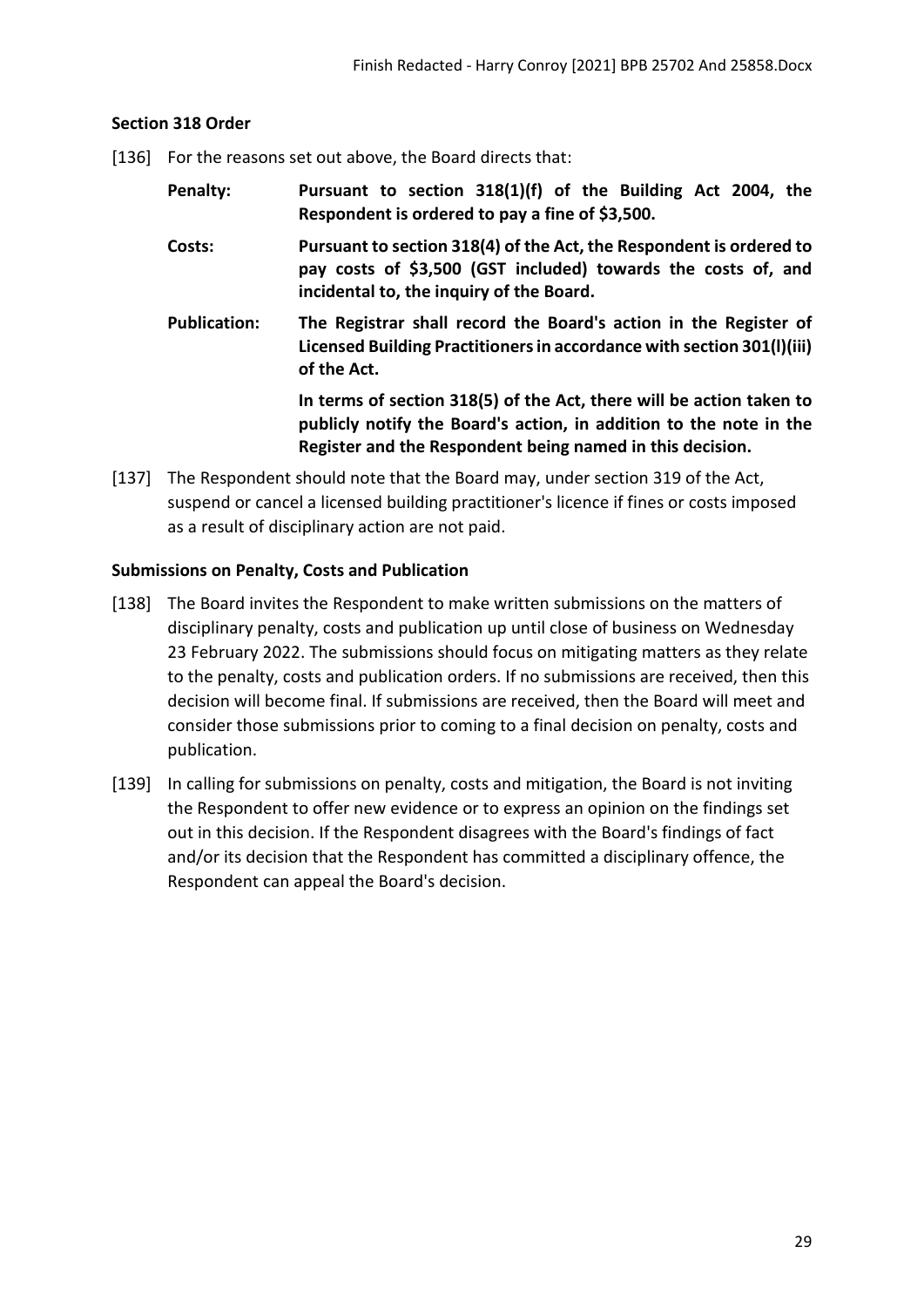## <span id="page-29-0"></span>**Right of Appeal**

[140] The right to appeal Board decisions is provided for in section 330(2) of the Act<sup>[ii](#page-29-2)</sup>.

Signed and dated this  $31<sup>st</sup>$  day of January 2022.

**Mr M Orange**  Presiding Member

#### <span id="page-29-1"></span><sup>i</sup> *Section 318 of the Act*

*(1) In any case to which section 317 applies, the Board may*

- *(a) do both of the following things:*
	- *(i) cancel the person's licensing, and direct the Registrar to remove the person's name from the register; and*
	- *(ii) order that the person may not apply to be relicensed before the expiry of a specified period:*
	- *(b) suspend the person's licensing for a period of no more than 12 months or until the person meets specified conditions relating to the licensing (but, in any case, not for a period of more than 12 months) and direct the Registrar to record the suspension in the register:*
	- *(c) restrict the type of building work or building inspection work that the person may carry out or supervise under the person's licensing class or classes and direct the Registrar to record the restriction in the register:*
	- *(d) order that the person be censured:*
	- *(e) order that the person undertake training specified in the order:*
	- *(f) order that the person pay a fine not exceeding \$10,000.*
- *(2) The Board may take only one type of action in subsection 1(a) to (d) in relation to a case, except that it may impose a fine under subsection (1)(f) in addition to taking the action under subsection (1)(b) or (d).*
- *(3) No fine may be imposed under subsection (1)(f) in relation to an act or omission that constitutes an offence for which the person has been convicted by a court.*
- *(4) In any case to which section 317 applies, the Board may order that the person must pay the costs and expenses of, and incidental to, the inquiry by the Board.*
- *(5) In addition to requiring the Registrar to notify in the register an action taken by the Board under this section, the Board may publicly notify the action in any other way it thinks fit."*
- <span id="page-29-2"></span>ii *Section 330 Right of appeal*